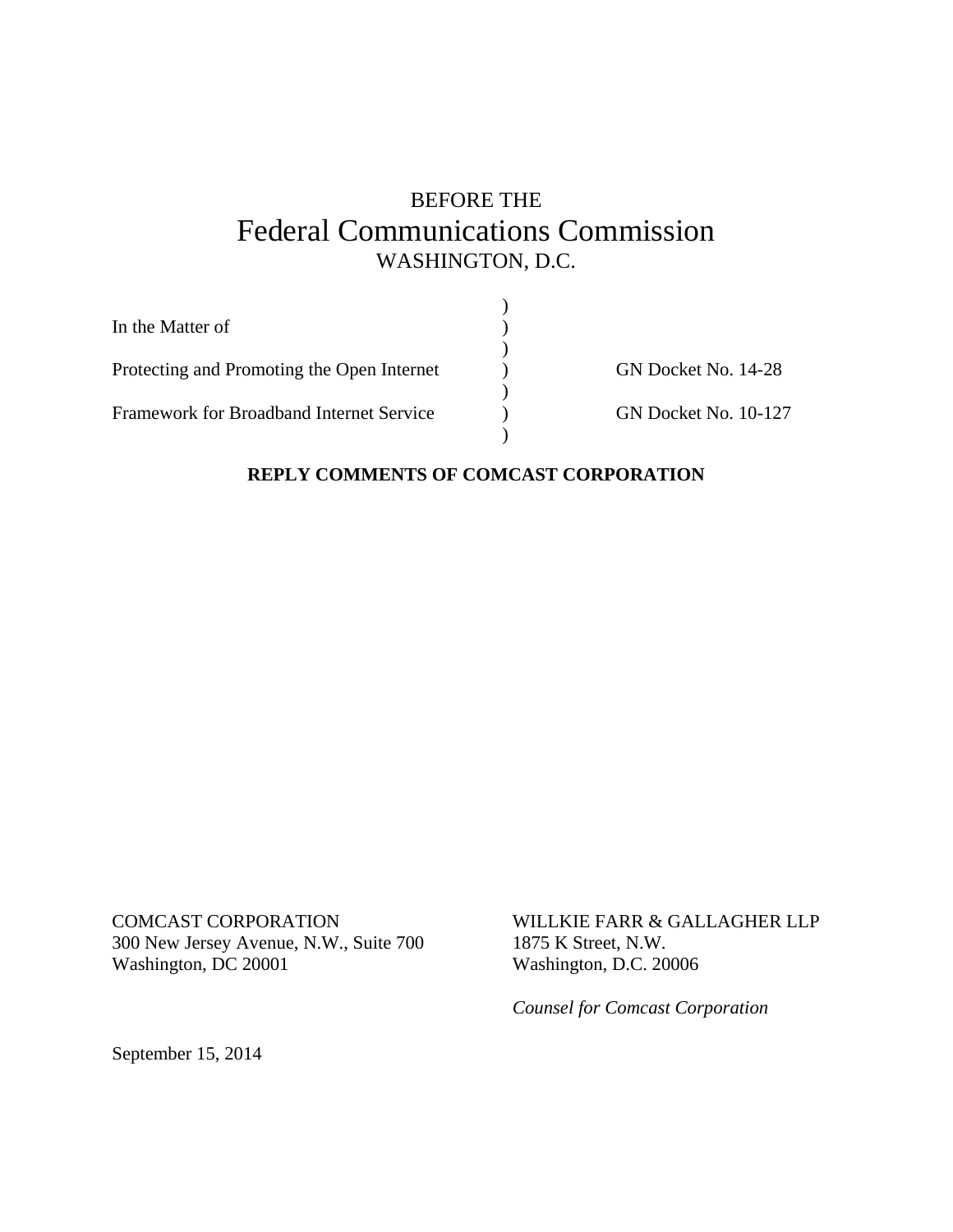## **TABLE OF CONTENTS**

| I.          |                |                                                                                                                                                                                        |  |
|-------------|----------------|----------------------------------------------------------------------------------------------------------------------------------------------------------------------------------------|--|
| II.         |                | THERE IS BROAD SUPPORT FOR THE GENERAL CONTOURS OF THE OPEN                                                                                                                            |  |
| III.        |                | THE RECORD MAKES CLEAR THAT TITLE II IS NOT A VIABLE PATH                                                                                                                              |  |
|             | A.             | Proponents of Title II Reclassification Misapprehend the Policy Implications                                                                                                           |  |
|             | B <sub>1</sub> | The Record Also Demonstrates That Forbearance Is Not an Effective Solution                                                                                                             |  |
|             | $C$ .          | The Record Is Devoid of Any Legal or Factual Basis for Reclassifying                                                                                                                   |  |
|             | D.             | The Record Confirms That Alternative Proposals Under Title II Should Be                                                                                                                |  |
| IV.         |                | THE COMMISSION HAS SUFFICIENT AUTHORITY UNDER SECTION 706 TO<br>ENSURE THAT BROADBAND PROVIDERS AND EDGE PROVIDERS DO NOT<br>ENTER INTO PAID PRIORITIZATION ARRANGEMENTS THAT THREATEN |  |
| $V_{\cdot}$ |                | THE COMMISSION SHOULD HEED COMMENTERS' CONCERNS REGARDING<br>CERTAIN PROPOSED EXPANSIONS OF THE TRANSPARENCY RULE 32                                                                   |  |
| VI.         |                | THE COMMISSION SHOULD NOT PERMIT THIS PROCEEDING TO BE                                                                                                                                 |  |
| VII.        |                |                                                                                                                                                                                        |  |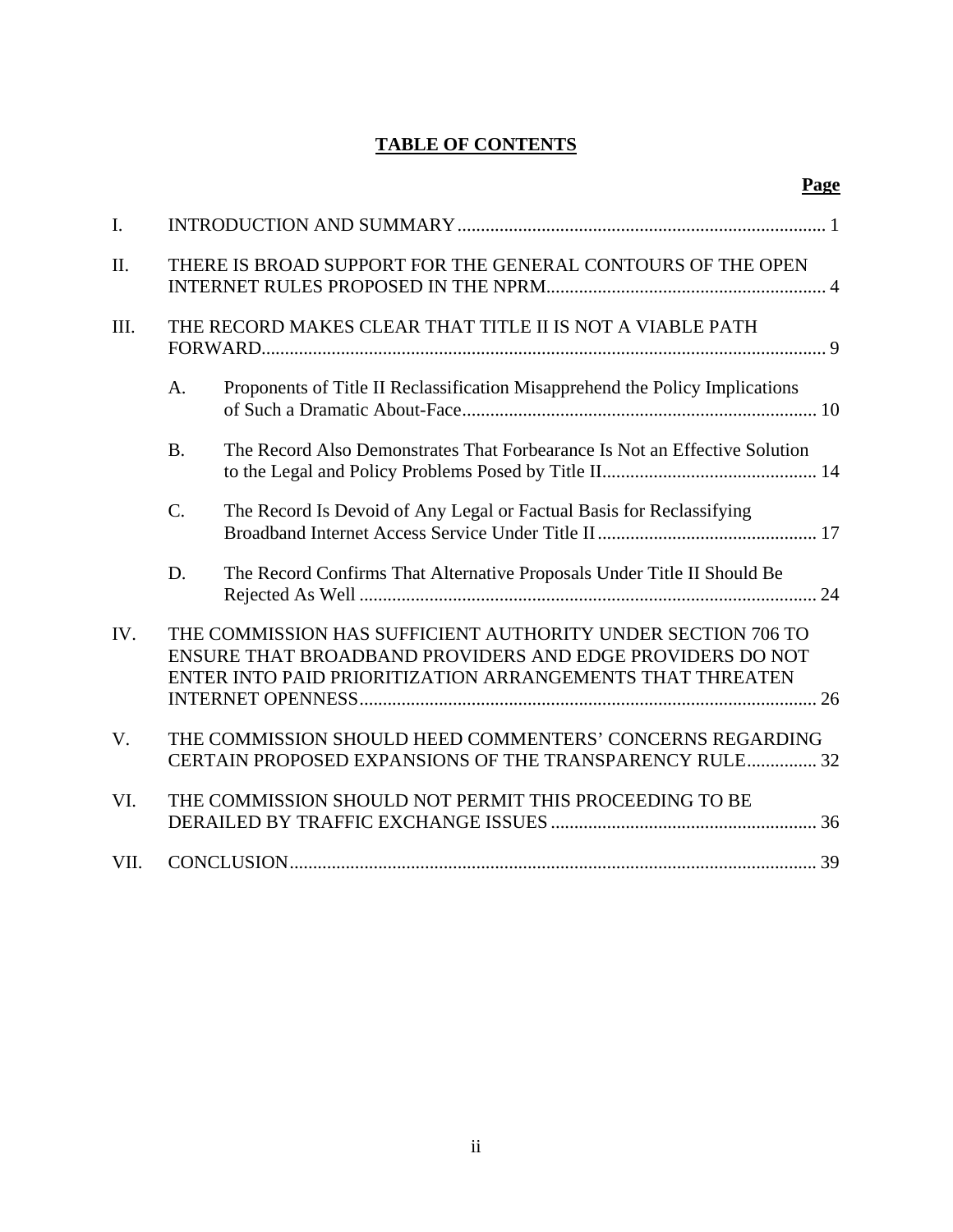# BEFORE THE Federal Communications Commission WASHINGTON, D.C.

| In the Matter of                           |                             |
|--------------------------------------------|-----------------------------|
|                                            |                             |
| Protecting and Promoting the Open Internet | GN Docket No. 14-28         |
|                                            |                             |
| Framework for Broadband Internet Service   | <b>GN Docket No. 10-127</b> |
|                                            |                             |

#### **COMMENTS OF COMCAST CORPORATION**

Comcast Corporation ("Comcast") hereby replies to comments filed in response to the Commission's May 15, 2014 Notice of Proposed Rulemaking and the Wireline Competition Bureau's May 30, 2014 Public Notice in the above-captioned proceedings.<sup>1</sup> Comcast reiterates its support for the Commission to adopt new, strong open Internet rules pursuant to Section 706 of the Telecommunications Act of 1996. $^2$  Initial comments filed in this proceeding reflect a broad consensus as to the need for and the shape of new open Internet rules. The differences among commenters primarily relate to the source of authority for those rules, and Comcast believes it is clear that Section 706 provides the best approach.

### **I. INTRODUCTION AND SUMMARY**

 For the first time since the Commission has considered adopting open Internet rules, there is nearly universal support for it to do so. Broadband providers, content and application providers, device manufacturers, equipment vendors, content delivery networks, state

 $\frac{1}{1}$  *Protecting and Promoting the Open Internet*, Notice of Proposed Rulemaking, 29 FCC Rcd. 5561 (2014) ("NPRM"); *Wireline Competition Bureau Seeks to Refresh the Record in the 2010 Proceeding on Title II and Other Potential Legal Frameworks for Broadband Internet Access Service*, Public Notice, 29 FCC Rcd. 5856 (2014).

 $\mathfrak{D}$ 47 U.S.C. § 1302.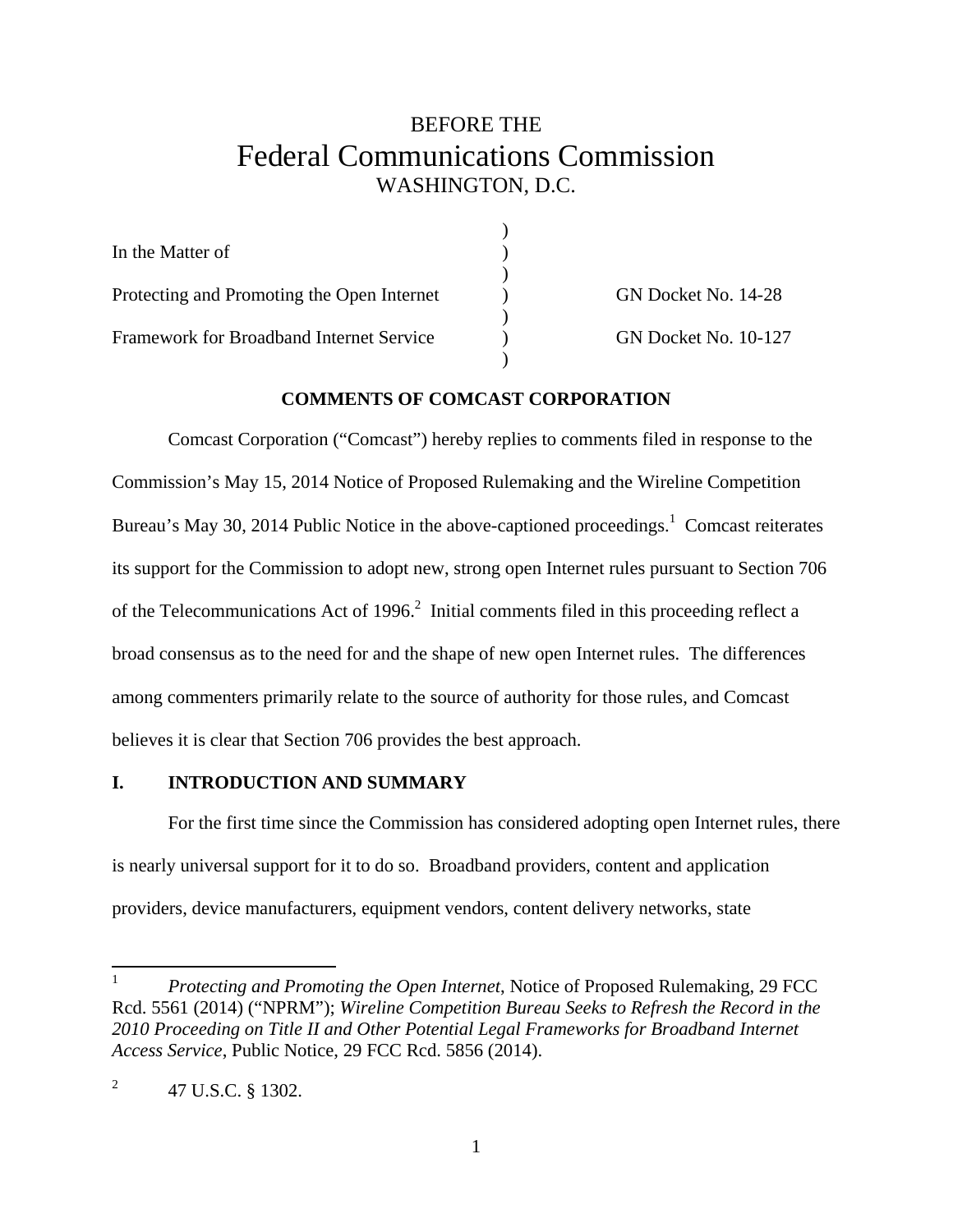commissions, think tanks, and public interest groups all largely agree that new rules will strengthen the open Internet and ensure that it remains a vital engine for innovation, economic growth, and free expression. The Commission should seize this opportunity and avoid any drastic steps that would jeopardize this unprecedented consensus.

 Commenters overwhelmingly agree that the Commission should continue to use the transparency rule as a central means of promoting openness, reinstate the 2010 no-blocking rule with a revised rationale, and adopt a nondiscrimination rule to govern direct commercial relationships between broadband providers and edge providers relating to the transmission of Internet traffic over broadband Internet access service. These steps will establish strong protections for the open Internet, and because the rules would enjoy consensus support from across the Internet ecosystem, this approach will minimize the risk of ensnaring the Commission in protracted litigation. Few doubt that the Commission can establish this framework pursuant to Section 706, and those that do plainly misinterpret the D.C. Circuit's opinion in *Verizon*.

The record makes equally clear that pursuing reclassification of broadband Internet access service as a Title II "telecommunications service" would be profoundly unwise, factually unsupported, and very likely legally invalid. Proponents of reclassification fail to rebut the overwhelming record evidence demonstrating the substantial harms to broadband investment and innovation that would result from such a move. Proponents also fail to recognize that Title II would not prohibit the types of arrangements they are trying to ban. And they fail to demonstrate that the "factual particulars" of broadband Internet access service have changed in a manner that could conceivably justify upending nearly two decades of precedent classifying the service as an "information service." Moreover, the record now provides even more grounds for rejecting the "alternative" Title II approaches advanced by Mozilla and others, and confirms the

2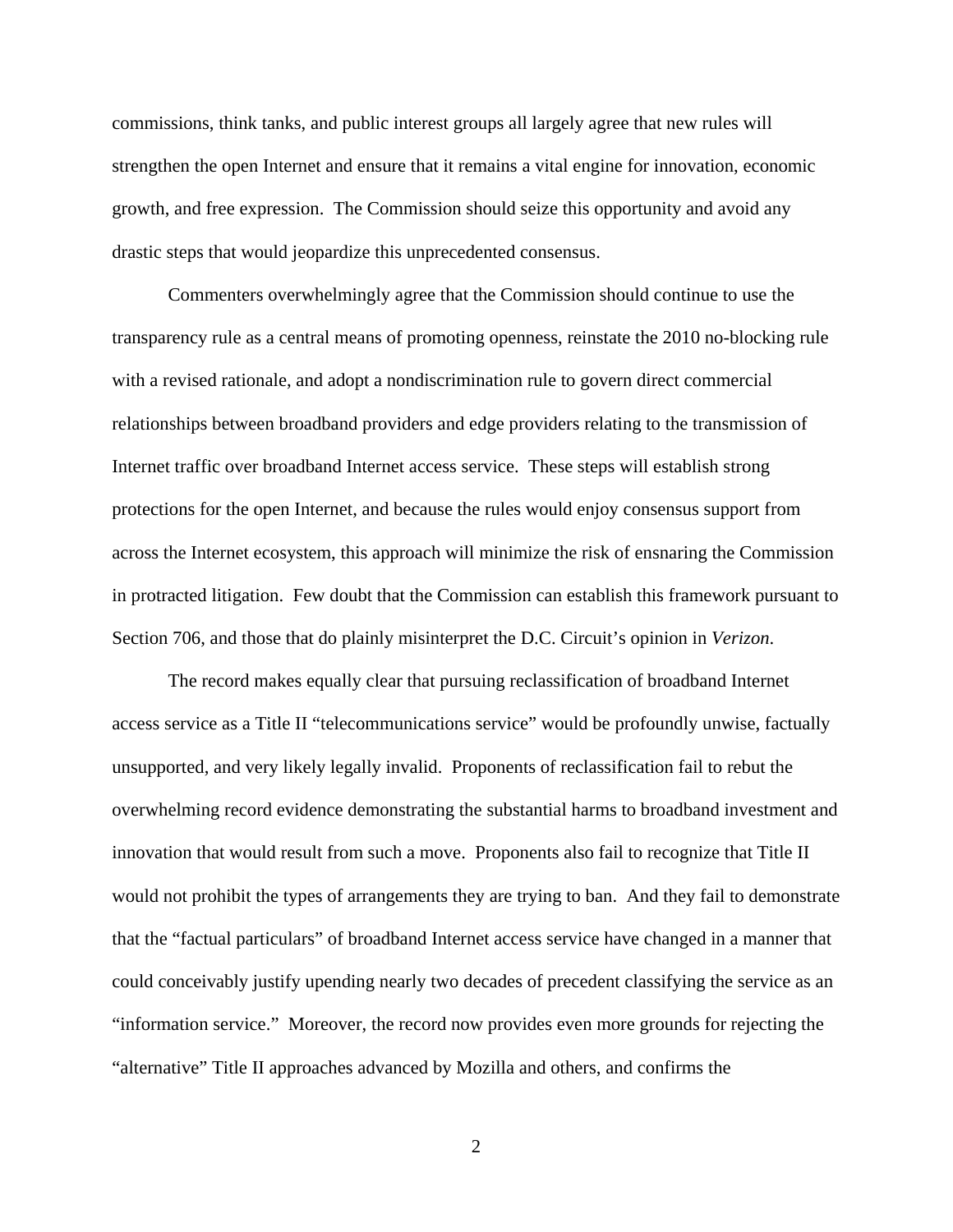Commission's long-held view that forbearance likely would only add to the innovationsquelching and investment-dampening uncertainty surrounding reclassification. For all these reasons, it is clear that the "risk/benefit analysis" tilts decisively against Title II reclassification, and in favor of the Commission's tentative conclusion to adopt targeted rules under Section 706 to establish effective oversight while promoting continued investment in broadband infrastructure and innovation in the broadband economy.

 The record also confirms that the Commission has ample authority under Section 706 to address specific conduct that may threaten Internet openness, including anticompetitive "paid prioritization" arrangements. Notwithstanding that no party is contemplating entering into paid prioritization deals, a wide array of broadband ISPs have voiced their strong support for a variety of possible regulatory measures under Section 706 to restrict paid prioritization arrangements. These proposals under Section 706, which include a strong presumption against such arrangements and other robust restrictions, provide a clear and effective path forward, and demonstrate that it is entirely unnecessary to pursue Title II reclassification in order to address concerns regarding hypothetical paid prioritization arrangements.

Although Comcast supports the broad framework proposed in the NPRM and, in particular, is firmly committed to ensuring that consumers have access to meaningful information that empowers them to make informed choices about their broadband Internet access service, a number of commenters raise legitimate concerns regarding certain proposed expansions of the transparency rule. Before adopting any such expansions, the Commission should make certain that the benefits to consumers would outweigh any new burdens, privacy concerns, or potential security risks, a test that many of the proposals do not meet.

3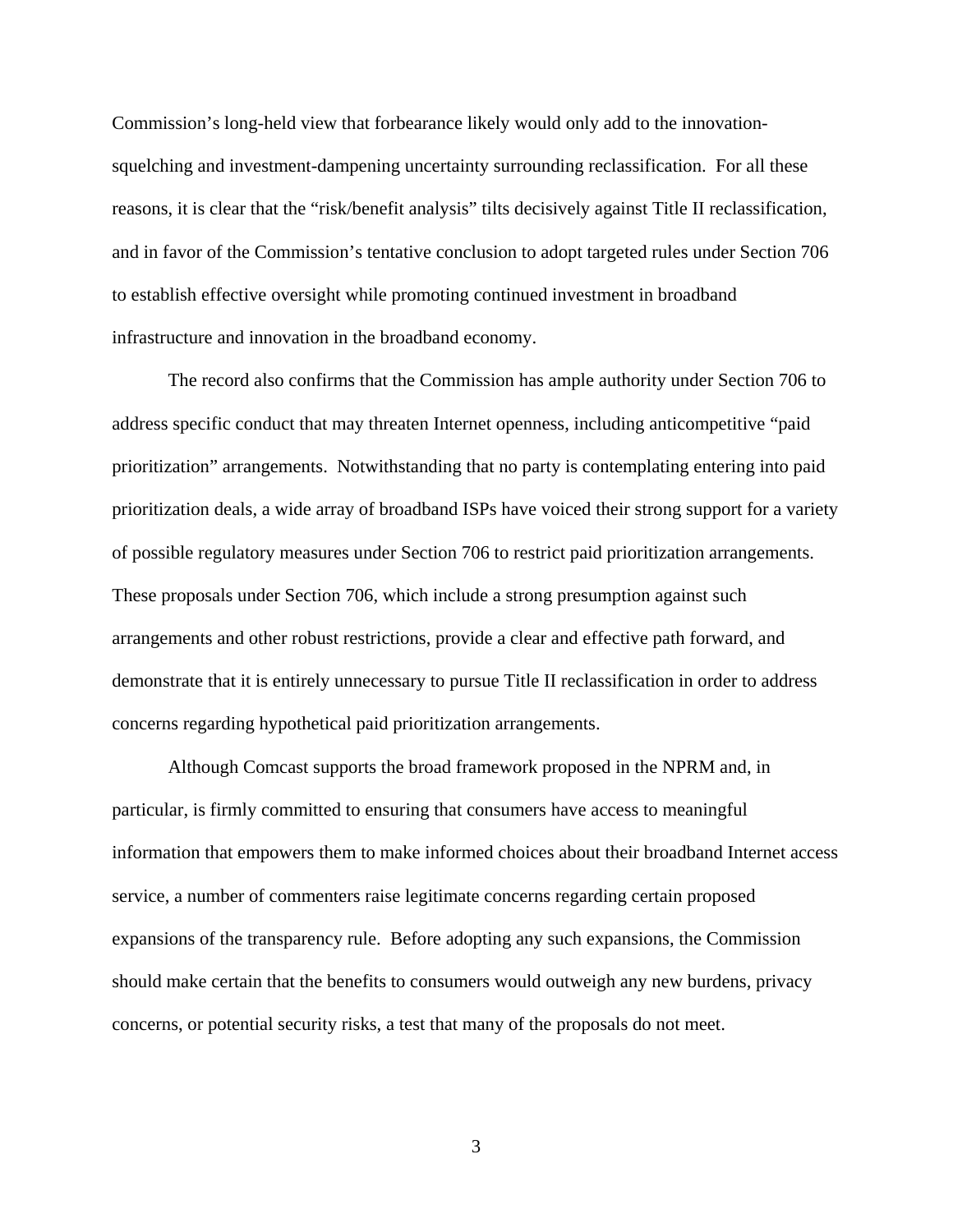Finally, the record lacks support for the Commission to depart from its tentative conclusion to exclude traffic exchange arrangements from the scope of the rules. The competitive marketplace has successfully governed Internet traffic exchange since the inception of the Internet, and there is no basis in the record to reverse course now. Wading into traffic exchange issues in this proceeding would not only preempt the Commission's efforts to study this issue in other contexts, and upend a successful, longstanding, competitive marketplace, but it also would jeopardize the widespread support that presently exists for the Commission's open Internet proposals.

### **II. THERE IS BROAD SUPPORT FOR THE GENERAL CONTOURS OF THE OPEN INTERNET RULES PROPOSED IN THE NPRM**

The record demonstrates that a broad consensus has formed around the core proposals set forth in the NPRM. As is the case in most rulemaking proceedings, there are some disagreements over the details of the rules, and some parties oppose the legal roadmap validated by the D.C. Circuit in *Verizon*. But these disagreements should not obscure the widespread agreement that now exists on the central components of the proposed rules.

To begin with*,* commenters agree that transparency should continue to serve as a critical part of the Commission's open Internet framework. Transparency "discourages intentional blocking or discrimination against edge services by inviting intense scrutiny from the public, the press, and regulators," and thus deters practices that are contrary to Internet openness "[p]erhaps more than any regulation."<sup>3</sup> As ITIF explains, "[r] equiring broadband providers to explicitly disclose their network management practices allows consumers, advocacy groups, regulators, and edge providers to know what is being done and how it affects them."<sup>4</sup> By empowering

 $\frac{1}{3}$ CEA Comments at 8.

<sup>4</sup> ITIF Comments at 21.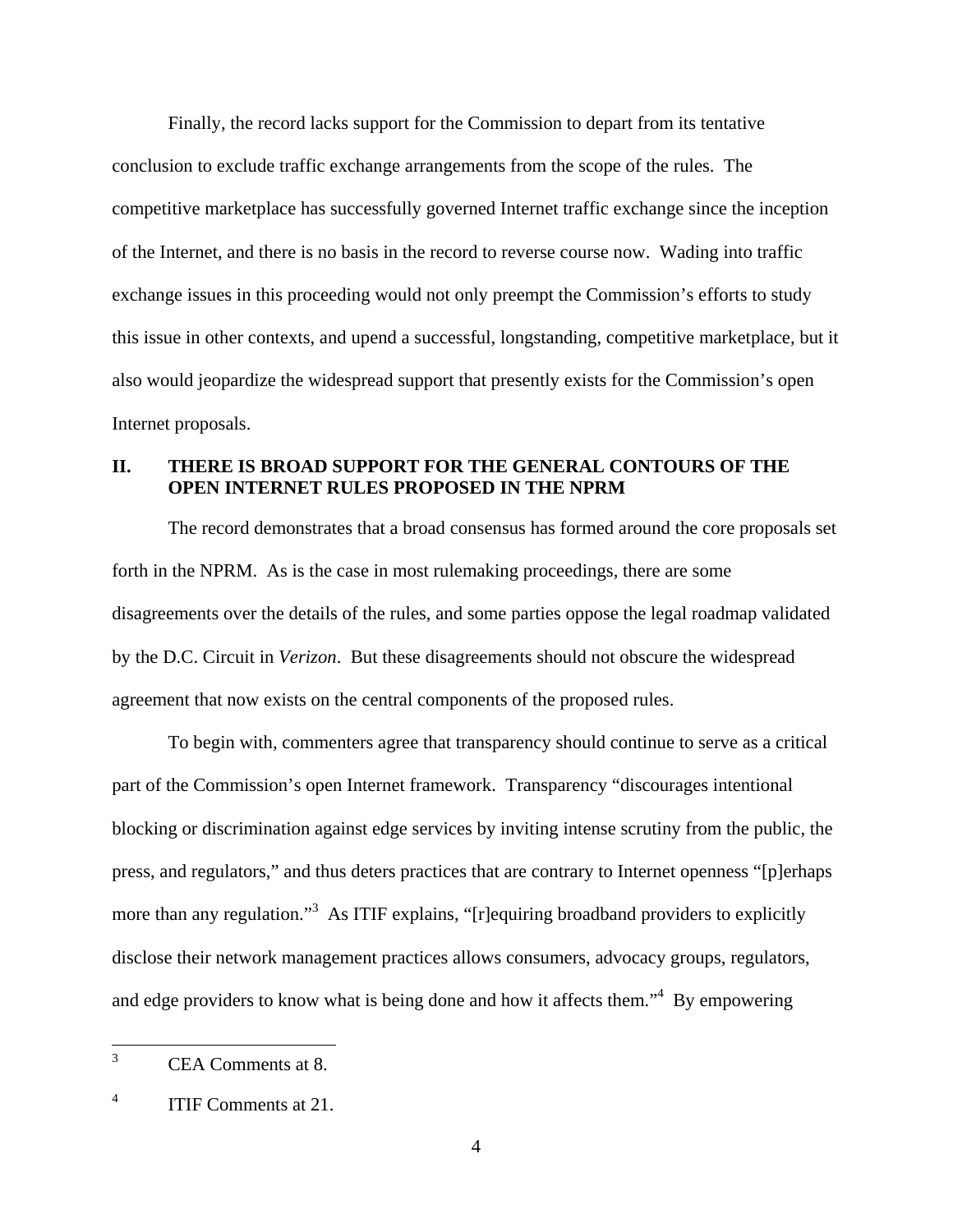consumers and entities across the Internet ecosystem in this manner, such disclosures "allow the marketplace to function more effectively and more efficiently."<sup>5</sup> Minor modifications to the transparency rule may be appropriate if they provide consumers with access to meaningful information about their service options. However, commenters largely agree that the disclosures that broadband providers already make appropriately empower consumers to make informed choices, and that the proposed expansions of the rules should in large part be rejected.<sup>6</sup>

In addition, there is widespread consensus that the Commission should reinstate the 2010 no-blocking rule with the revised rationale proposed in the NPRM, consistent with the D.C. Circuit's guidance in *Verizon*. Even those commenters that caution against excessive regulation are not opposed to this approach,<sup>7</sup> and nearly all agree that such a rule could be adopted pursuant Section  $706$ .<sup>8</sup> There is also broad consensus as to the form that this rule should take. Even

 5 ADTRAN Comments at 41.

<sup>6</sup> *See, e.g.*, NCTA Comments at 48 ("[T]he Commission should find that the current rules have been effective and that additional disclosure obligations for ISPs would be unwarranted."); AT&T Comments at 80 ("[T]he record clearly demonstrates that AT&T and other providers are not only complying with their obligations under the transparency rule, but surpassing them."). Vonage offhandedly alleges that Comcast's disclosures lack sufficient technical detail about its network management practices, but Comcast maintains a comprehensive Network Management Information Center that Vonage overlooks completely. *See* Vonage Comments at 26-27. Ironically, Microsoft faults Comcast, among others, for providing *too much* technical detail in its disclosures. *See* Microsoft Comments at 30 & n.71.

<sup>7</sup> *See, e.g.*, TIA Comments at 23-24 (suggesting that the Commission could adopt a noblocking rule despite the fact that "marketplace discipline is the most effective and efficient mechanism for ensuring Internet openness"); Cox Comments at 22 ("Cox would not oppose the proposal to reinstate the rule adopted by the Commission in 2010, as long as the Commission extends such a prohibition to both fixed and mobile broadband providers and to edge providers," even though broadband providers already have "every incentive to encourage customers to make full use of the network.").

<sup>8</sup> CCIA's argument that the court went to "painstaking lengths to explain why the [noblocking rule] cannot be seen as anything but common carrier regulation[]" is simply wrong. CCIA Comments at 12; *see also* Common Cause Comments at 12-13. Indeed, "[a]lthough the D.C. Circuit vacated the 2010 no-blocking rule, it proposed a path forward for the Commission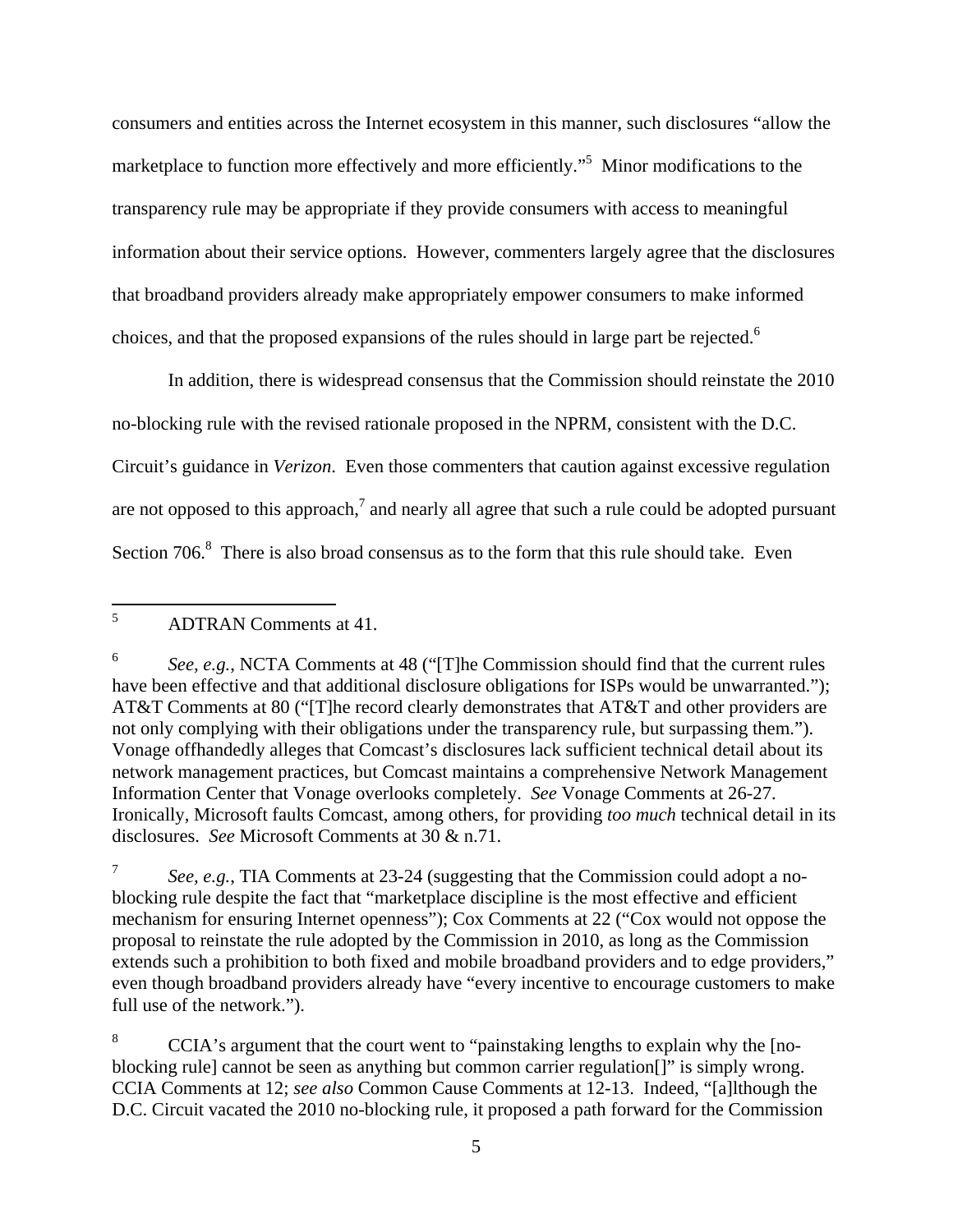parties supporting aggressive regulation believe that mandating a "minimum level of access" based on quantitative performance standards "would strangle the evolution of innovative edge services by freezing the minimum level of service in time."<sup>9</sup> And the record is virtually devoid of support for an undefined "reasonable person" standard. Such a standard would be "vague," "subject to manipulation," and would "fail[] to deliver edge service providers the certainty needed to encourage investments in new edge services."10 Indeed, the only "minimum level of access" that commenters broadly support is a requirement for broadband providers to deliver Internet traffic on a "best efforts" basis, which Comcast supports. $^{11}$ 

to re-adopt the same rule under a revised rationale." AT&T Comments at 73; *see also Verizon v. FCC*, 740 F.3d 623, 658 (D.C. Cir. 2014). Specifically, the court indicated that the 2010 noblocking rule would have been valid if it were understood to simply establish a minimum level of service on a broadband provider's network, while leaving room for providers to "negotiate separate agreements with . . . individual edge provider[s]" regarding a greater level of service and to charge similarly situated edge providers "different prices for the same service." *Verizon*, 740 F.3d at 658.

 $\overline{a}$ 

9 Microsoft Comments at 16; *see also* Mozilla Comments at 16 (stating that "[s]uch a standard would effectively empower the Commission to determine what level of performance is needed for Internet applications and services to be satisfactory to users," and "scaling such a standard over time seems prohibitively difficult"); Public Knowledge Comments at 47 (stating that "any nationwide guaranteed minimum standard will slow the growth of higher speed networks by locking in a speed that is slower than is available in many parts of the country").

<sup>10</sup> Microsoft Comments at 18. As AARP notes, the only assumption that the Commission should make about a reasonable person's expectations is that "the typical consumer expects that when they purchase a broadband connection that advertises an 'up-to' speed, they will have the potential to reach all Internet content at the speed for which they pay." AARP Comments at 33- 34; *see also* Ericsson Comments at 15 (explaining that the "reasonable person" standard could simply "require that consumers get what they pay for").

11 *See* Comcast Comments at 19-21; *see also* Verizon Comments, Katz Decl. ¶ 32 ("A carefully crafted rule that ensures that traffic will not be blocked or degraded over an end user's best-effort Internet access service would provide assurances that end users could access the content and applications that they desire and that edge providers would continue to have a path to reach end users."); Online Publishers Association Comments at 11-12 ("This standard would be flexible and could evolve over time as common consumer uses of the Internet change. Adopting a flexible and consumer-facing approach like this one will provide ISPs and edge providers the flexibility to reach arrangements that promote innovation, protect against ISP behavior that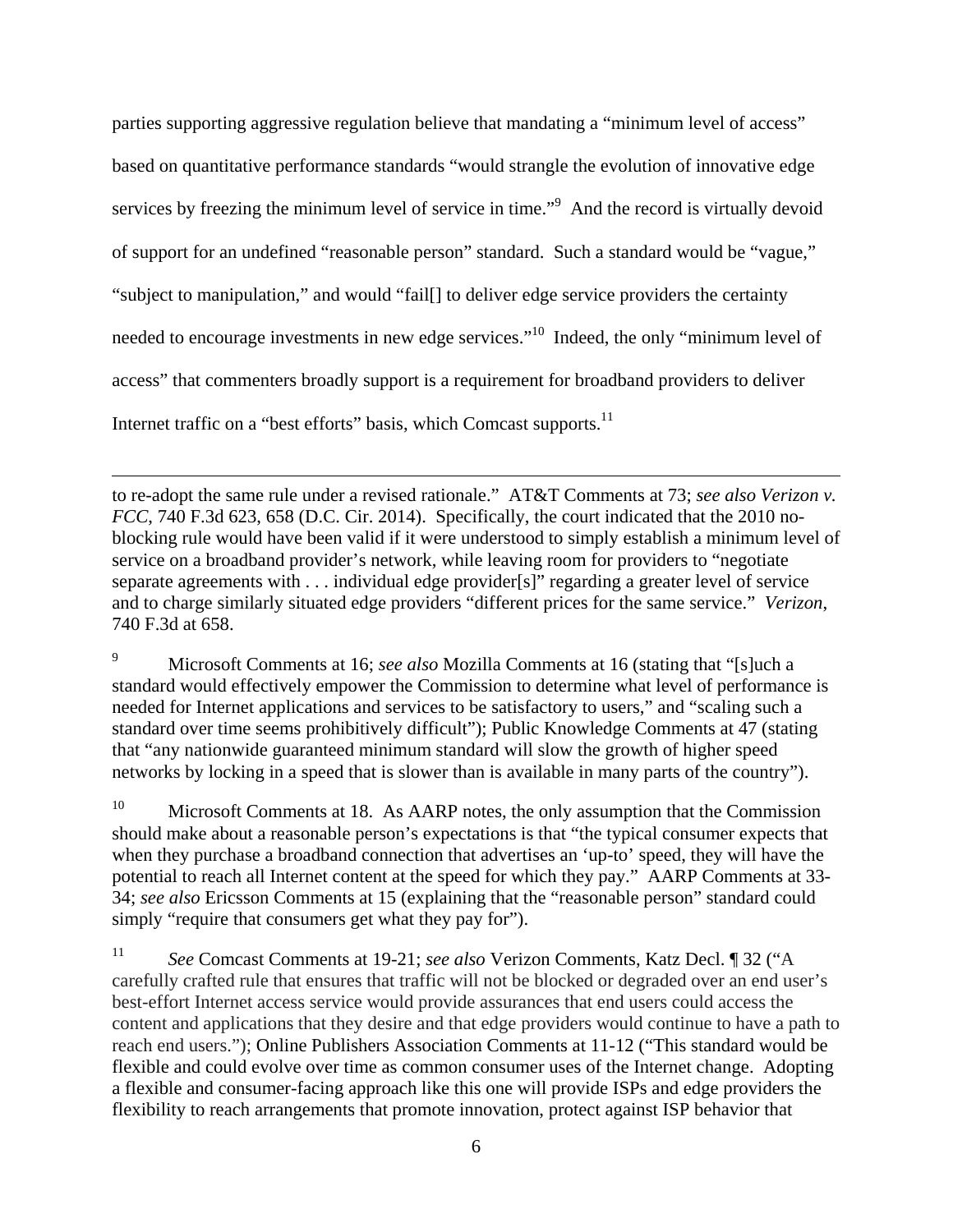Likewise, the record contains broad support for the Commission to adopt an anti-

discrimination rule to govern commercial relationships between broadband providers and edge providers relating to the transmission of Internet traffic over broadband Internet access service. While parties differ as to the exact formulation that should be used to implement this standard, the record reflects more agreement than disagreement.<sup>12</sup> For example, Comcast and other major broadband providers agree that the Commission could prohibit any "paid prioritization" arrangements that threaten Internet openness or would harm consumers or competition.<sup>13</sup> And even commenters that urge the Commission to reclassify broadband under Title II recognize that an anti-discrimination rule should not be (and indeed cannot be) "absolute or inflexible."14 Regardless of what form this safeguard takes, the record lacks support for a standard that would extend beyond discrimination and that would apply to all broadband provider "practices," as the proposed rule could be interpreted to do.<sup>15</sup>

Furthermore, commenters agree that the Commission should not abandon its tentative

conclusion that any new open Internet rules should apply only to mass market broadband Internet

diminishes the ability of edge providers to deliver content and applications over standard Internet connections, and avoid a prescriptive technical standard which will quickly become outdated.").

<sup>12</sup> Various proposals are discussed in Section III below.

13 *See* Comcast Comments at 24 (suggesting that the Commission could adopt a rebuttable presumption against paid prioritization arrangements); Verizon Comments at 38 ("On an appropriate record demonstrating that certain paid prioritization practices have clear anticompetitive or anti-consumer effects, the Commission even could create a rebuttable presumption that those specific practices are unreasonable – without lapsing into common carriage."); AT&T Comments at 31-39 (proposing that the Commission could (1) adopt a ban on all paid prioritization that is not user-directed, or (2) apply more heavy-handed regulation to broadband providers that do not voluntarily commit to refrain from paid prioritization).

14 CDT Comments at 9.

1

15 *See* AT&T Comments at 94 (explaining that the standard should be focused on "ensuring that ISPs transmit packets over their last-mile networks in a nondiscriminatory fashion").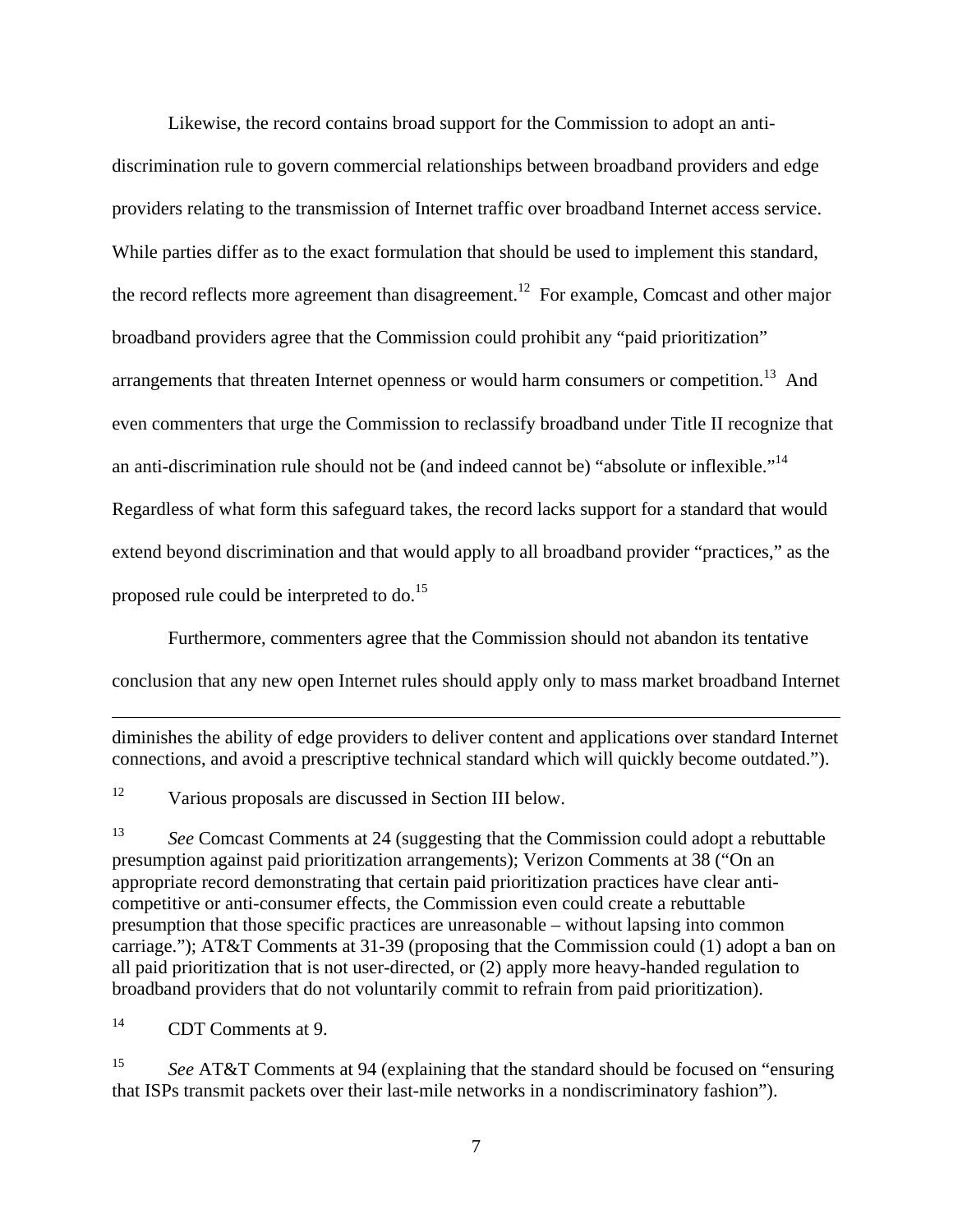access services, and for good reason. Extending open Internet rules to specialized services would discourage network investment and squelch the development of new and innovative service offerings.<sup>16</sup> There is simply "no evidence that the specialized services exemption was used to circumvent the open Internet rules when they were in effect, and there is no basis to diverge from the approach the Commission took in 2010.<sup>"17</sup> Likewise, all but a handful of commenters recognize that traffic exchange issues "raise fundamentally different considerations" than those at the core of this proceeding.<sup>18</sup> Any attempt to shoehorn these issues into this

<sup>16</sup> 16 The ability to offer specialized services could be critical to advancements in areas such as "remote surgery, distance learning, and the Internet of Things," and these are just the categories services currently on the horizon. Verizon Comments at 76; *see also* TIA Comments at 30 ("[Specialized services] deliver significant benefits. For consumers, these range from potentially life-saving treatments coordinated through telehealth services such as remote surgery to highquality video entertainment to energy savings delivered via remote home monitoring."). Indeed, "[t]he specialized services demanded by consumers 12 months from now may not even exist today, given the dynamic nature of the application, web service and cloud service marketplace." Alcatel-Lucent Comments at 18. Given the wide range of performance characteristics required by different applications, the Commission should "defer to service providers and consumers, who should be free to (continuously) decide the future set of specialized services and the performance required for an optimal user experience." *Id.* 

<sup>17</sup> CEA Comments at 12. Indeed, extending open Internet rules to *any* services that do not meet the definition of mass market broadband Internet access could produce harmful results. For example, the Alarm Industry Communications Committee suggests that the rules should be applied to enterprise services, AICC Comments at 4, but such an expansion would dramatically reduce providers' ability to customize their services to enterprise customers' needs. *See* Verizon Comments at 78 ("[I]mposing new terms that enterprise customers might not desire and have not bargained for could render certain enterprise offerings uneconomic (e.g., by reducing investment incentives and altering bargaining power) and undesirable (e.g., by disabling priority features specifically sought by private IP enterprise customers)."); Cox Comments at 14 ("[B]usiness customers frequently enter into long-term contracts for customized service packages that are individually negotiated after the issuance of a request for proposals."); CompTel Comments at 17 n.48 (supporting "the Commission's proposal to continue recognizing the distinction between residential services and enterprise services, 'which are typically offered to larger organizations through customized or individually negotiated arrangements' and thus not subject to the proposed Open Internet Rules") (quoting NPRM ¶ 58).

<sup>18</sup> NCTA Comments at 78; *see also* Cox Comments at 16 ("Internet traffic-exchange arrangements of the type described in the NPRM present a distinct and significantly more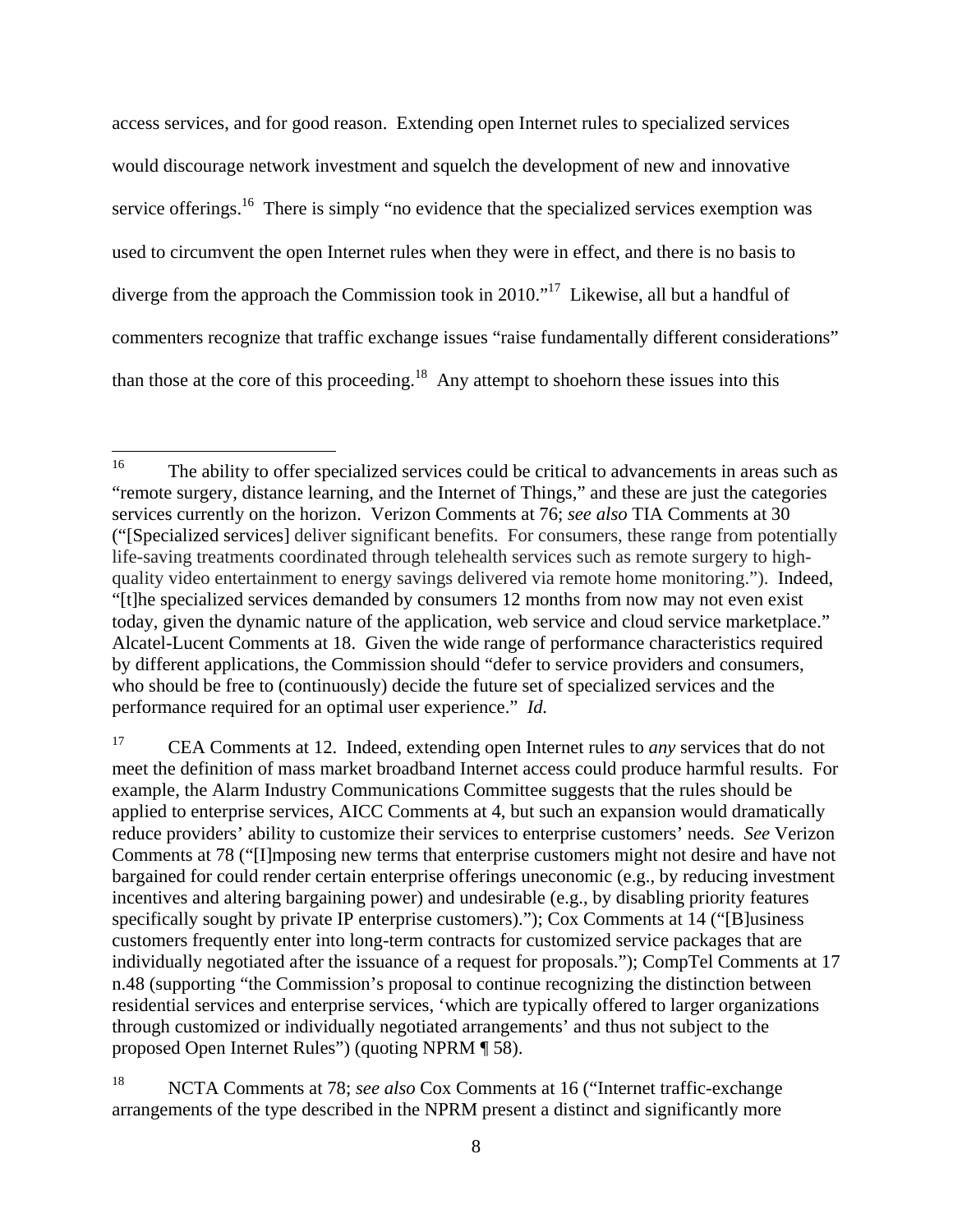rulemaking would risk derailing the Commission's process and undermining the widespread agreement that the otherwise exists in the record.

The Commission should acknowledge—and act on—the consensus that has formed around these issues. Adopting a framework consistent with these principles will strongly promote the development of the open Internet while minimizing the risk of creating uncertainty in the Internet ecosystem due to a years-long legal battle. It will thus allow broadband providers and edge providers alike to continue investing and innovating to the benefit of consumers.

#### **III. THE RECORD MAKES CLEAR THAT TITLE II IS NOT A VIABLE PATH FORWARD**

 Just as the opening comments provide a clear mandate to the Commission regarding the appropriate content and scope of the new open Internet rules, it is equally apparent from the record that the Commission should *not* rely on Title II in adopting those rules. As explained below, proponents of reclassifying broadband Internet access service as a "telecommunications service" under Title II fail to overcome the voluminous record evidence of the serious policy harms presented by such an approach, and likewise fall well short of offering any compelling legal argument for reversing the Commission's repeated, fact-based, reliance-backed determinations that broadband Internet access is properly classified as an "information service." The comments also confirm that the alternative proposals advanced by Mozilla and others for adopting rules under Title II are without merit, and that the Commission could not effectively cure the legal and policy ills of a Title II-based approach through forbearance proceedings. The Commission thus should categorically reject the Title II-based proposals in the record, and

 $\overline{a}$ 

complex set of issues than the delivery of Internet content and services over a single network operator's last-mile facilities.").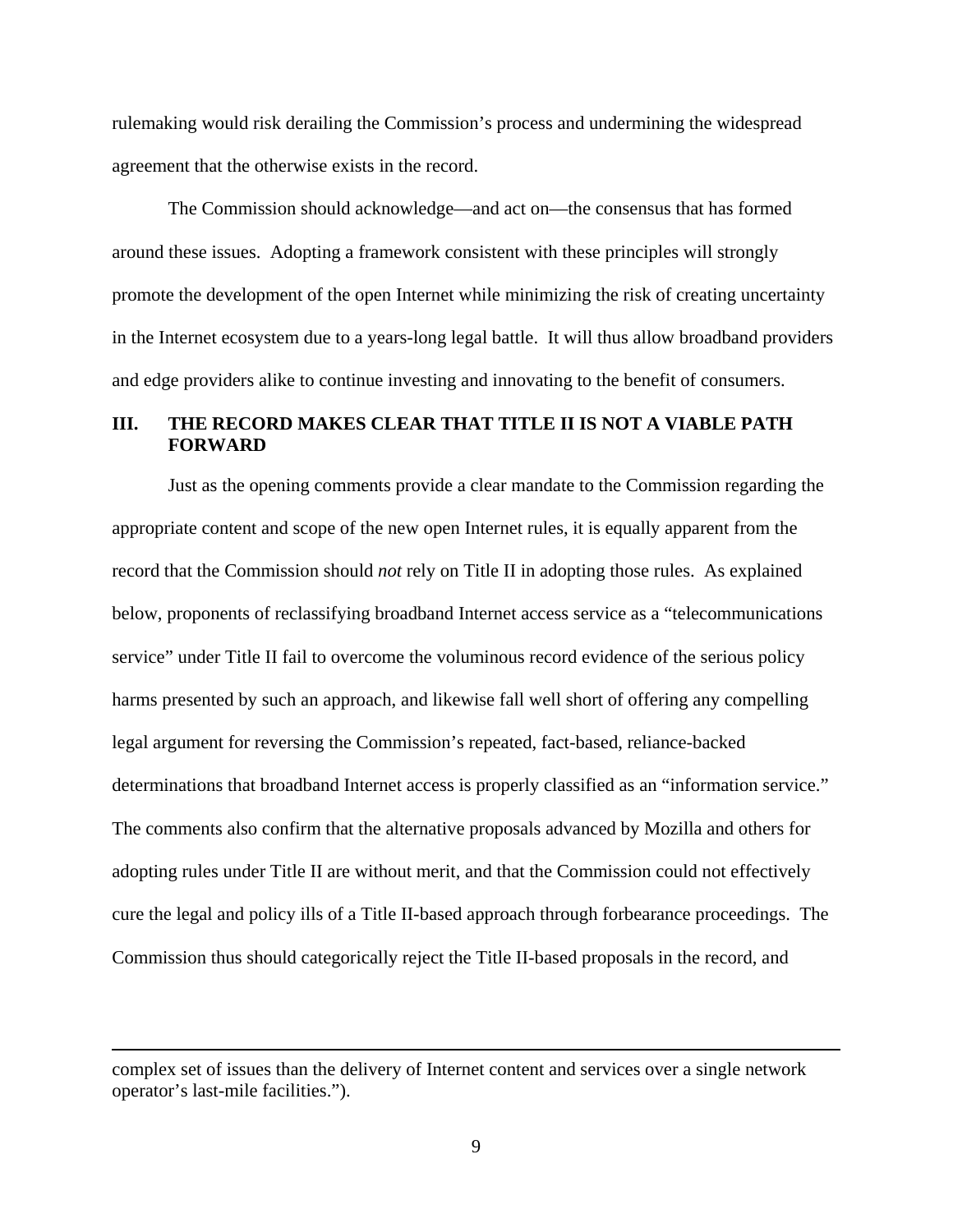instead follow the guidance of the D.C. Circuit by relying on Section 706 as legal authority for the new open Internet rules.

#### **A. Proponents of Title II Reclassification Misapprehend the Policy Implications of Such a Dramatic About-Face**

 The record in this proceeding reflects widespread recognition that reclassifying any component of broadband Internet access service as a Title II "telecommunications service" would represent a harmful reversal of policy, and that the profound risks associated with reclassification substantially outweigh any putative benefits. As Comcast explained in its opening comments, heavy-handed common-carrier regulation would be a poor fit for the rapidly evolving and dynamic broadband marketplace, and would threaten to slow or reverse the substantial investment and innovation in broadband driven by years of light-touch regulation that has been embraced on a bipartisan basis.<sup>19</sup> A wide array of commenters agree. Numerous parties that have actually invested in the infrastructure that makes up the Internet recognize that application of Title II would squelch the incentive to continue investing.<sup>20</sup> A number of other stakeholders similarly espouse the benefits of proceeding under Section 706 and acknowledge

<sup>19</sup> See Comcast Comments at 43-50.

<sup>&</sup>lt;sup>20</sup> *See, e.g.*, NCTA Comments at 18 ("Reversing course now and subjecting current and future broadband services and networks to common-carrier regulation would dramatically upset the private sector incentives that have fueled the explosive growth of the Internet."); Cisco Comments at 27 ("[R]eclassification would clearly disrupt the reliance interests of network providers, who have invested billions in building networks based on the expectation that broadband Internet access service is subject to light-handed regulation as an information service. . . . Reclassification would engender regulatory uncertainty, discouraging investment in facilities and stifling the innovation and dynamism that characterizes the broadband Internet market today."); Akamai Comments at 10 ("Any slowing of investment in the underlying networks will make it more difficult for providers, like Akamai, to deploy innovative services and handle the vastly increasing volume of Internet traffic. Indeed, all players in the Internet ecosystem must work in tandem to provide consumers with the capabilities they demand. Without new investment in networks, the existing incentives to further innovate on those networks will diminish.").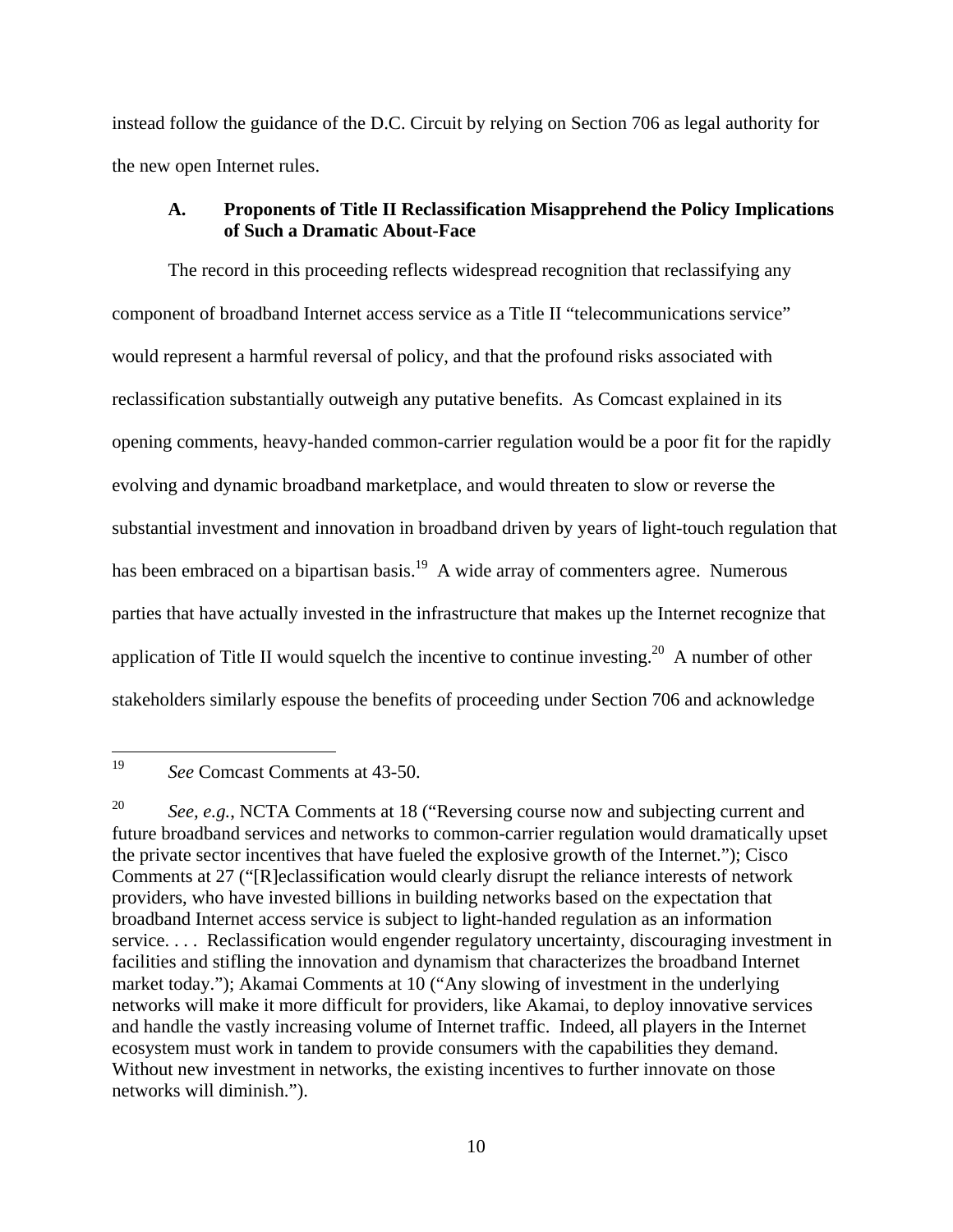the potential harms to innovation and investment that would result from reclassification under Title II.<sup>21</sup> Even several prominent edge providers urge the Commission to adopt "light-touch" rules" and stop conspicuously short of endorsing Title II as the legal basis for such rules.<sup>22</sup> These comments dovetail with a report released by the White House in 2013, touting the Commission's historical "light-touch" approach under Section 706 as a means of protecting consumers effectively while "foster[ing] both innovation in applications and deployment of infrastructure."<sup>23</sup>

 Those commenters who call for reclassification are mistaken as to the policy implications of applying Title II in the broadband context. For example, Free Press makes the outlandish claim that Title II is a "highly deregulatory framework and market-driven approach" that Congress intended to apply to mass-market broadband services<sup>24</sup>—seemingly unaware of the absurdity of characterizing common-carrier, utility-style regulation dating back to 1934 as "deregulatory." Netflix likewise asserts that Title II "does not mean more regulation"  $25$  apparently oblivious to the fact that parties are objecting to such an approach precisely because

<sup>21</sup> See, e.g., Free Market Advocates Comments at 5 ("Instead of boosting broadband") deployment, Title II would stifle core infrastructure investment."); CWA & NAACP Comments at 15 ("[T]he Commission correctly concludes that Section 706 provides a sound legal grounding for its Open Internet rules, rules that will continue the successful track record of the 2010 rules in protecting Internet freedom and encouraging investment by in network and edge providers.").

<sup>&</sup>lt;sup>22</sup> *See, e.g.*, Internet Association Comments at 16-18 (commenting on behalf of Amazon, Google, Facebook, and other leading edge providers, supporting the adoption of "simple, lighttouch rules," and not endorsing a Title II-based approach).

<sup>&</sup>lt;sup>23</sup> White House, Office of Science and Technology Policy & The National Economic Council, *Four Years of Broadband Growth* 14, 20-21 (June 2013), *available at*  http://www.whitehouse.gov/sites/default/files/broadband\_report\_final.pdf*.*

<sup>&</sup>lt;sup>24</sup> Free Press Comments at 36-46, 55-63.

<sup>&</sup>lt;sup>25</sup> Netflix Comments at  $24$  n.42.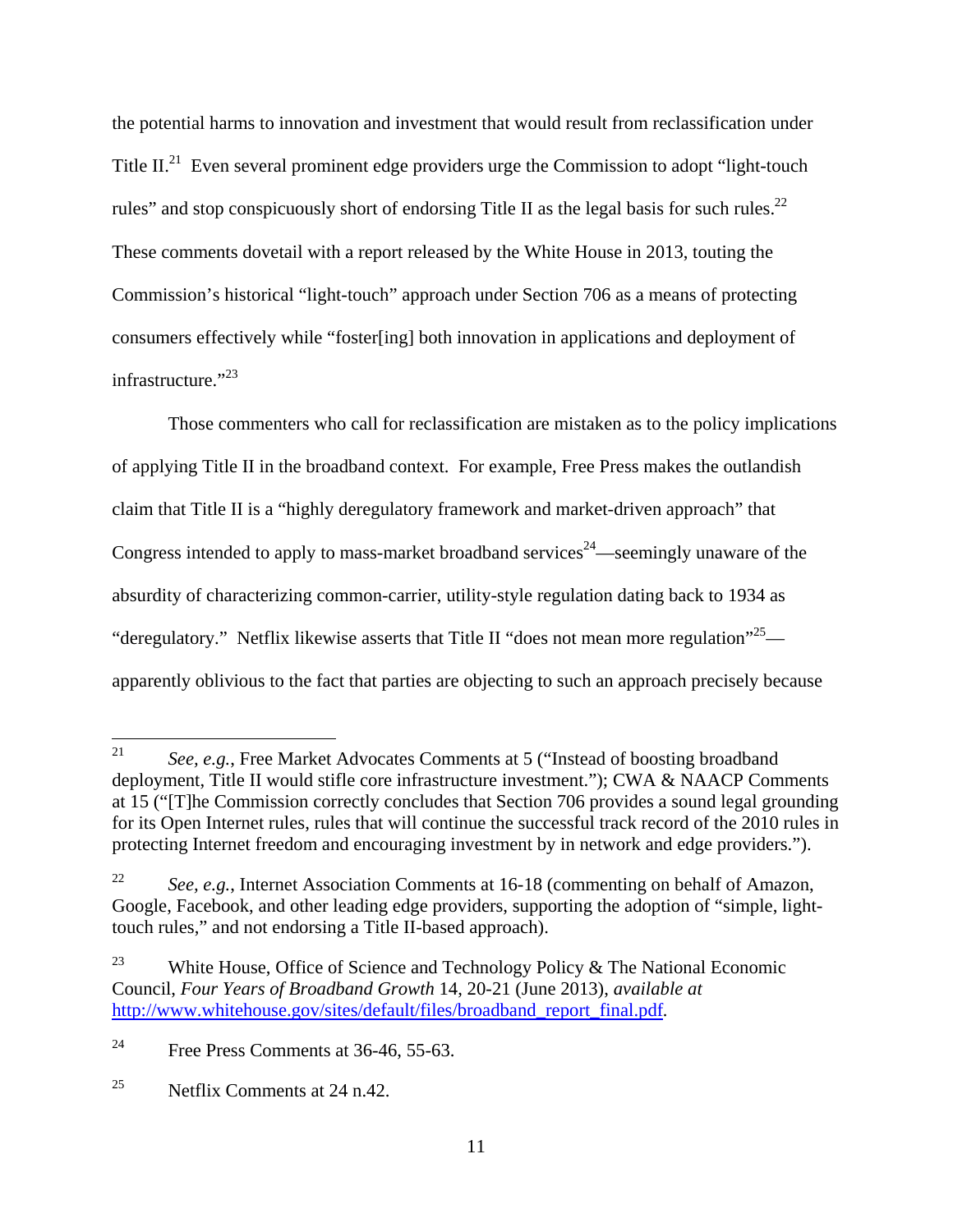of the substantial, unwarranted, and harmful regulatory burdens that Title II would impose on the broadband marketplace.

 Of course, these assertions could not be further from the truth. The Commission itself has already recognized that regulating broadband Internet access providers as common carriers could "seriously curtail the regulatory freedom that . . . was important to the healthy and competitive development of the enhanced-services industry."26 The Commission's petition for certiorari in the *Brand X* case similarly acknowledged that reclassification would impose a host of onerous regulatory burdens that would "fundamentally change the regulatory environment" noting that ISPs "would be under a new federal duty to furnish 'communication service upon reasonable request therefor'; to charge 'just and reasonable' rates; to refrain from engaging in 'unjust or unreasonable discrimination'; to comply with FCC requirements for filing and abiding by written tariffs; and to interconnect with other carriers," among other obligations.<sup>27</sup> Free Press itself concedes elsewhere in its comments that Title II would result in more onerous restrictions on ISPs than would apply under Section  $706<sup>28</sup>$  And as discussed below, any suggestion that the Commission could quickly and easily use its forbearance authority to address the excessive regulatory burdens associated with Title II is both unrealistic and disingenuous, particularly given the assertions elsewhere by Free Press that any forbearance measures should be sharply

<sup>26</sup> 26 *Federal-State Joint Board on Universal Service*, Report to Congress, 13 FCC Rcd. 11501 ¶ 46 (1998) ("*Universal Service Report*").

<sup>27</sup> Petition for a Writ of Certiorari by U.S. Dept. of Justice and FCC, *FCC v. Brand X Internet Servs.*, No. 04-281, at 25-26 (Aug. 27, 2004), *available at*  http://transition.fcc.gov/ogc/documents/filings/2004/BrandX.pet.final.pdf ("FCC/DOJ Petition for *Cert.*") (citing 47 U.S.C. §§ 201(a) and (b), 202(a), 203, 251(a)).

<sup>&</sup>lt;sup>28</sup> *See* Free Press Comments at 128 (stating its view that "[a] restoration of basic common carriage is the Commission's only option to achieve the high-level goals" of the NPRM).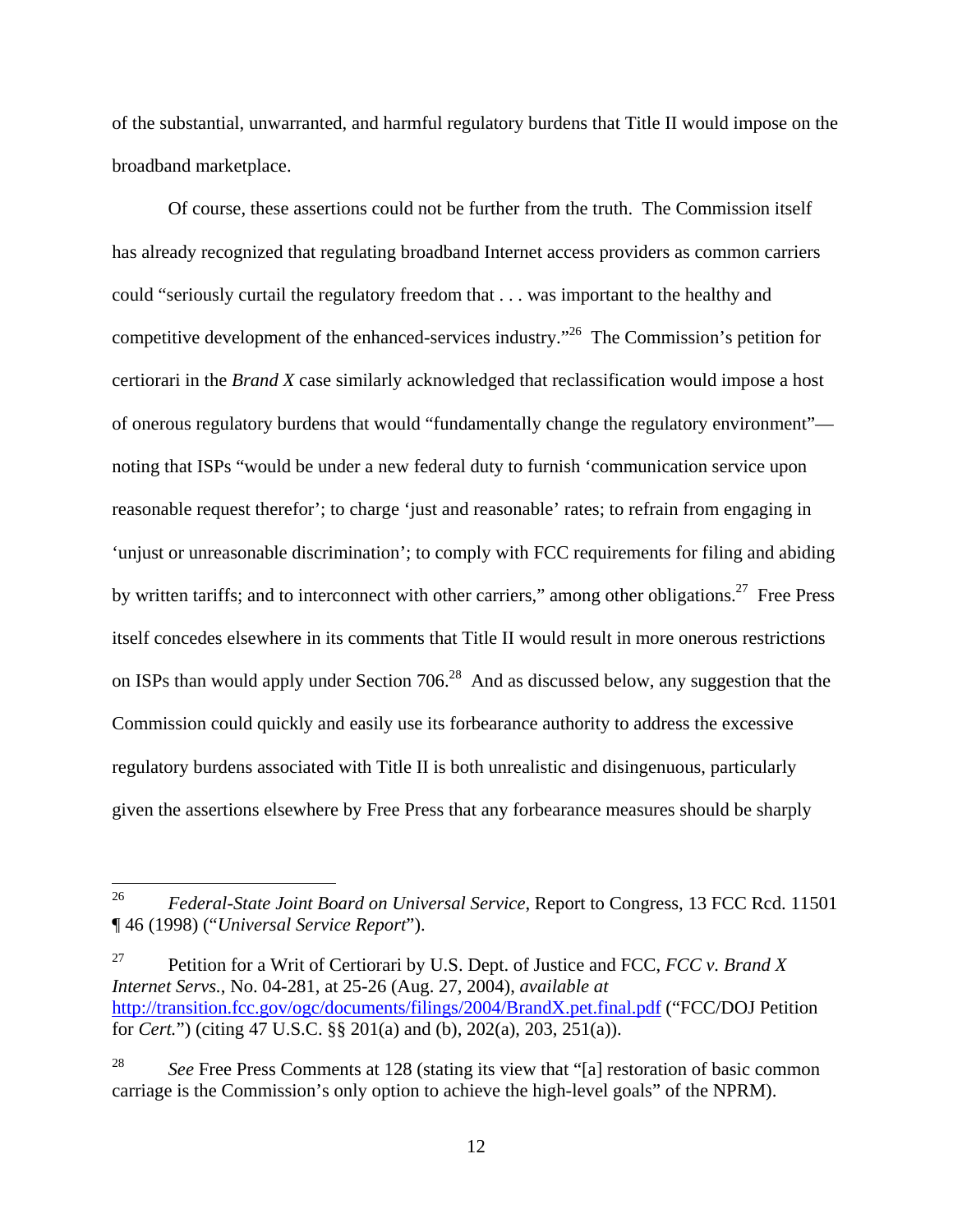curtailed and must overcome very high hurdles.<sup>29</sup> Accordingly, there is no serious dispute that reclassifying broadband providers as common carriers under Title II would lead to substantially more burdensome regulation of broadband providers and services.

 The Commission likewise should reject Free Press's incredible claim that treating ISPs as common carriers somehow would lead to an *increase* in broadband investment and innovation.<sup>30</sup> As noted above, the record in this proceeding—which includes concrete evidence of sustained investments in lightly regulated broadband services that "far outstrip the level of investment in other industries"31 and multiple studies contrasting the high level of broadband investment in the United States with diminished European investment in broadband services regulated as public utilities<sup>32</sup> —exhaustively demonstrates that the opposite is true.<sup>33</sup> In particular, Free Press is

29 29 *See infra* Section III.B.

<sup>31</sup> NCTA Comments at 7-9 (citing White House, Office of Science and Technology Policy & The National Economic Council, *Four Years of Broadband Growth* (June 2013); Progressive Policy Institute, *The State of U.S. Broadband: Is It Competitive? Are We Falling Behind?* (June 2014), *available at* http://www.progressivepolicy.org/slider/the-state-of-u-s-broadband-is-itcompetitive-are-we-falling-behind/; Progressive Policy Institute, *Investment Heroes: Who's Betting on America's Future?* (July 2012), *available at* http://progressivepolicy.org/wpcontent/uploads/2012/07/07.2012-Mandel\_Carew\_Investment-Heroes\_Whos-Betting-on-Americas-Future.pdf).

32 *See* NCTA Comments at 9-10, 20-21 (citing Roslyn Layton, American Enterprise Institute for Public Policy Research, *The European Union's Broadband Challenge* (Feb. 2014), *available at* http://www.aei.org/files/2014/02/18/-the-european-unions-broadbandchallenge\_175900142730.pdf; Prof. Christopher S. Yoo, *U.S. vs. European Broadband Deployment: What Do the Data Say?* (June 2014), *available at* https://www.law.upenn.edu/live/files/3353-us-vseuropean-broadband-deployment-summary); *see also* Comcast Comments at 47-48 (citing Martin H. Thelle & Dr. Bruno Basalisco, Copenhagen Economics, *Europe Can Catch Up with the US: A Contrast of Two Contrary Broadband Models* 3 (June 2013), *available at*  http://www.copenhageneconomics.com/Website/News.aspx?PID=3058&M=NewsV2&Action=1

 $&$ NewsId=708).

<sup>30</sup> Free Press Comments at 98-112.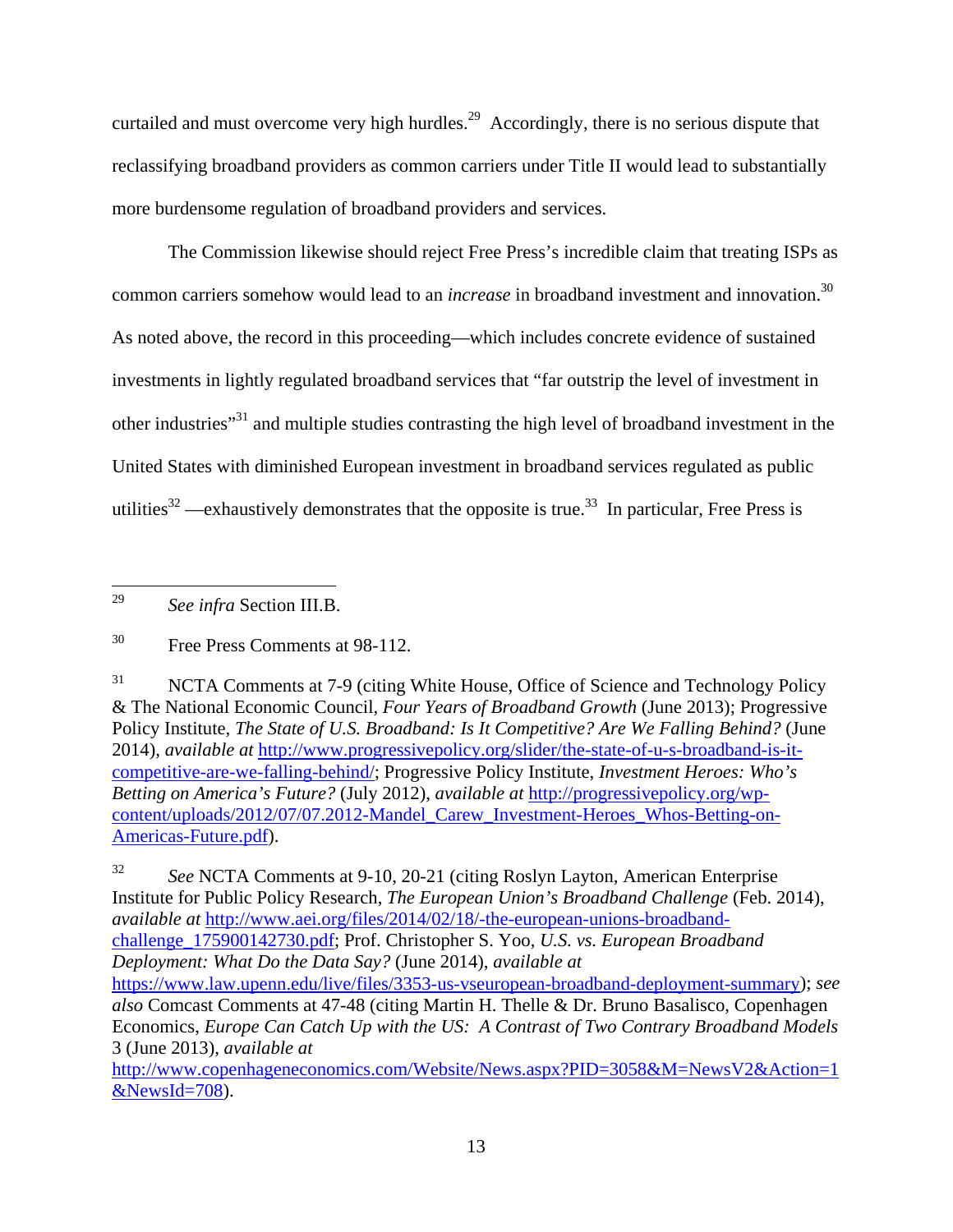simply wrong when it attempts to attribute a spike in infrastructure investment in the late 1990s to some "expect[ation]" on the part of cable operators that their nascent broadband services would be subject to Title II.<sup>34</sup> Cable operators have never been subject to common-carrier regulation with respect to their broadband services, and had no reason to "expect[]" in the late 1990s that such regulation was on the horizon. To the contrary, the Commission's 1998 *Universal Service Report*, which coincided with the "spike" observed by Free Press, expressly declined to subject information service providers to common-carrier regulation under Title II and characterized such proposals as bad policy.<sup>35</sup> Moreover, Free Press willfully ignores other, more obvious reasons behind the increase and later decrease in infrastructure spending in the late 1990s and early 2000s—namely, the dot-com bubble, which burst right as Free Press's figures show a decline in industry spending.<sup>36</sup> If Free Press's strident claims regarding the supposed *positive* effect of common-carrier regulation on broadband investment and innovation seem too counterintuitive to be true, that is because they are.

#### **B. The Record Also Demonstrates That Forbearance Is Not an Effective Solution to the Legal and Policy Problems Posed by Title II**

 The comments also confirm that the Commission cannot rely on forbearance as a cure-all for the significant harms presented by Title II reclassification. Proponents of a Title II-based

<sup>&</sup>lt;sup>33</sup> In fact, recent reports have found that, as a result of this underinvestment in European broadband networks regulated as public utilities, "[t]he surge in data flowing through videostreaming services such as Netflix Inc. could be more than Europe's networks can handle." *See*  Cornelius Rahn & Amy Thomson, *Netflix May Strain European Networks on Video Demand*, Bloomberg, Sept. 4, 2014, *available at* http://www.bloomberg.com/news/2014-09-03/netflixmay-strain-european-networks-as-streaming-demand-swells.html.

<sup>34</sup> Free Press Comments at 103.

<sup>35</sup> *Universal Service Report* ¶ 46.

<sup>36</sup> *See* Andrew Beattie, *Market Crashes: The Dotcom Crash*, Investopedia, *available at* http://www.investopedia.com/features/crashes/crashes8.asp.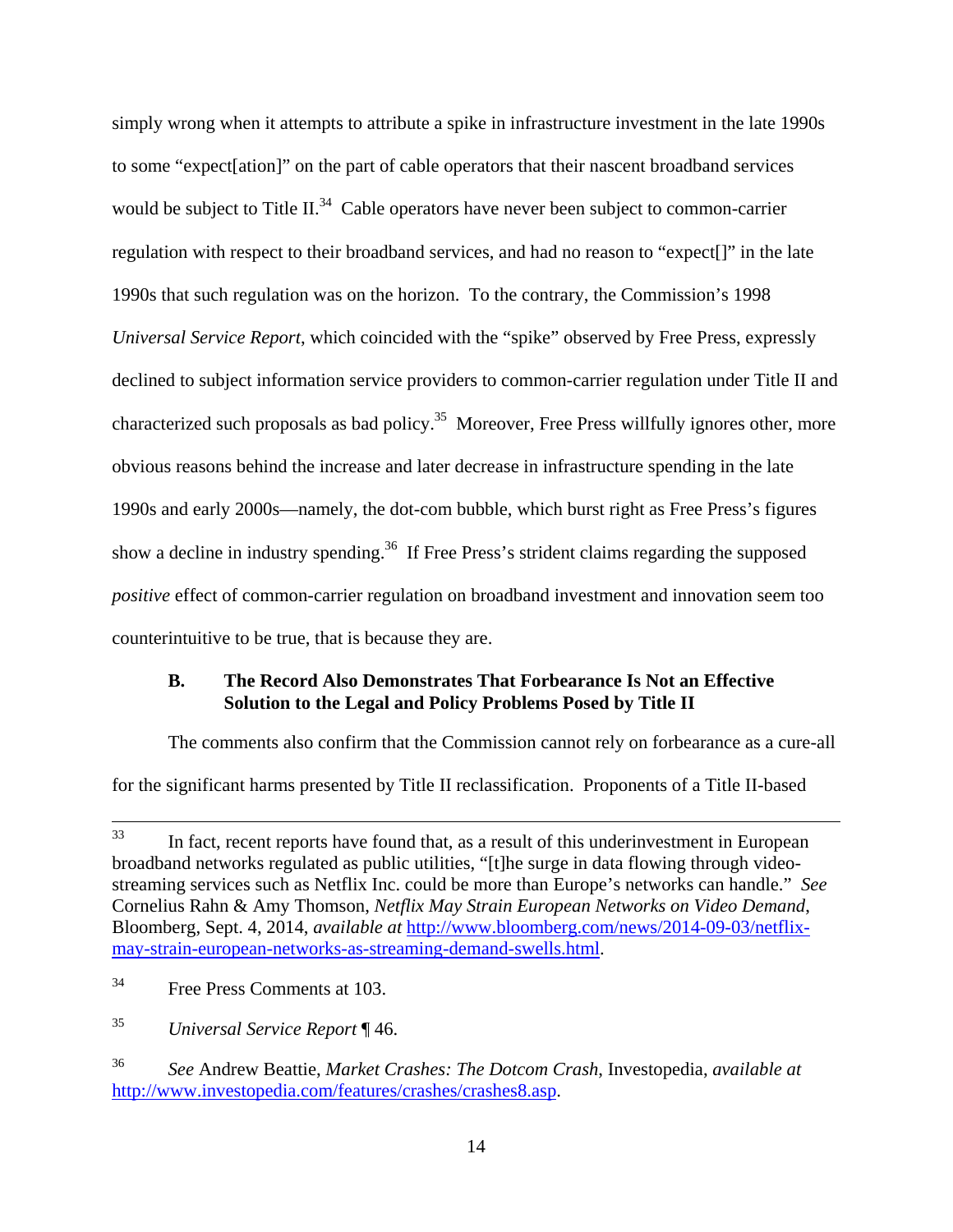approach often assert that "[t]he Commission's forbearance authority is more than adequate to prevent any regulatory overreach" and to provide certainty as to broadband providers' obligations under Title II.<sup>37</sup> But these assertions fly in the face of the Commission's longstanding recognition that its forbearance authority "is not in this context an effective means of remov[ing] regulatory uncertainty.<sup>38</sup> As the Commission has explained, "[f]orbearance proceedings would be time-consuming and hotly contested and would assuredly lead to new rounds of litigation, and there is no way to predict in advance the ultimate outcome of such proceedings."<sup>39</sup> Accordingly, forbearance proceedings likely would only add to the uncertainty surrounding reclassification, and would not ensure that ISPs avoid the full panoply of burdensome and often inapposite Title II obligations.

 Indeed, a closer look at the positions advanced by proponents of Title II makes clear that any forbearance efforts would be far from guaranteed. Many of these parties propose only minimal forbearance measures, and expressly urge the Commission to retain a broad swath of Title II regulation post-reclassification.<sup>40</sup> CompTel, which, as noted above, praises forbearance as a means of avoiding "regulatory overreach," later provides a long list of Title II requirements that it believes should be put in place for broadband ISPs, including the full suite of interconnection and unbundling obligations under Sections 251 and 252 and universal service

<sup>37</sup> 37 CompTel Comments at 21-22; *see also* CCIA Comments at 9; Vonage Comments at 46; Public Knowledge Comments at 80-83.

<sup>38</sup> FCC/DOJ Petition for *Cert.* at 28.

<sup>39</sup> *Id.*

<sup>40</sup> *See, e.g.*, Public Knowledge Comments at 88-95; CompTel Comments at 21-24; New Media Rights Comments at 25; Mozilla Comments at 13; NARUC Comments at 14-16; Rural Broadband Policy Group Comments at 8-9.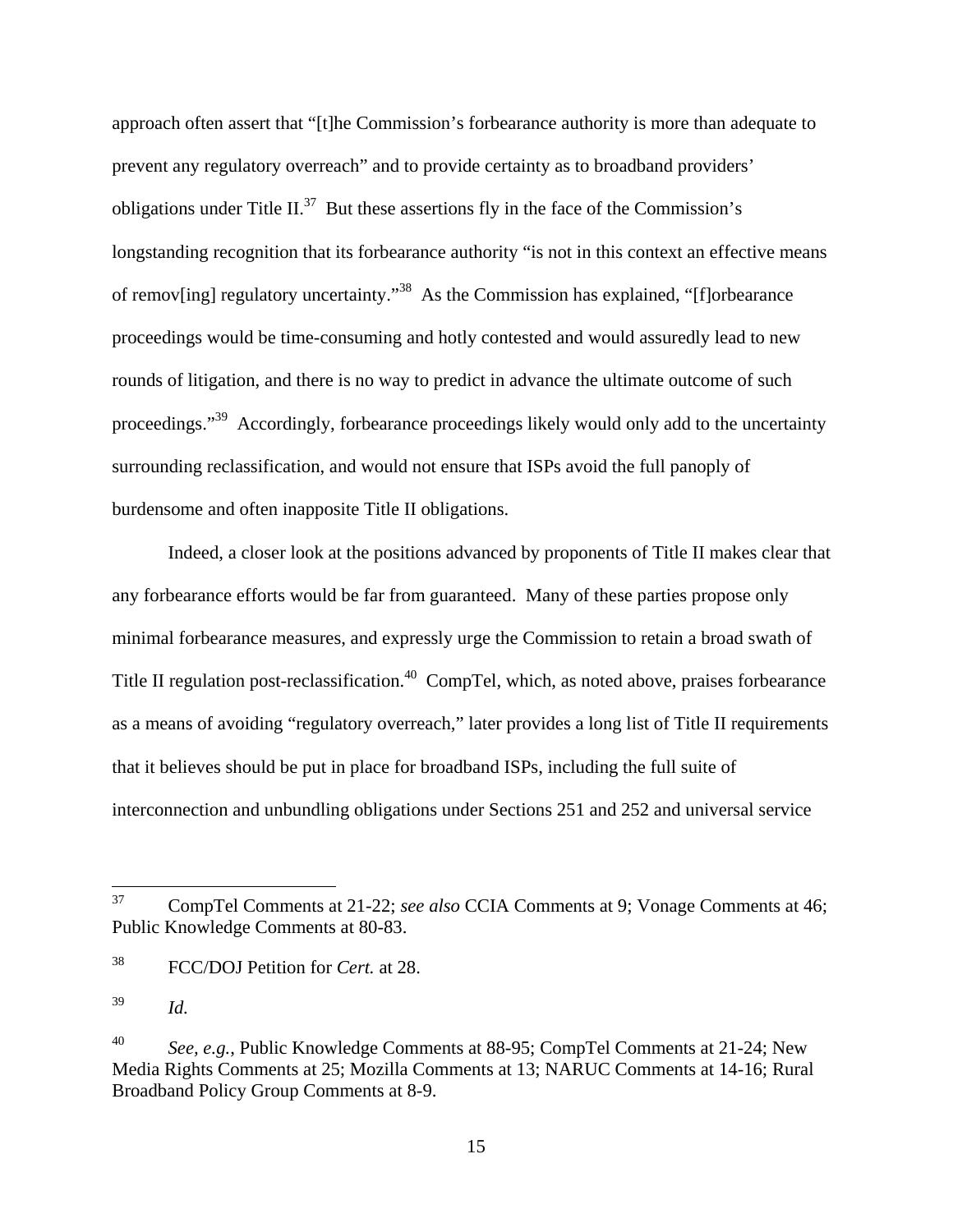contribution obligations under Section 254.<sup>41</sup> Public Knowledge proposes forbearing from only *four* of Title II's provisions, while identifying dozens of provisions that it believes should not be subject to forbearance.<sup>42</sup> Moreover, many of these parties argue in other contexts that the forbearance standard is and should remain very difficult to satisfy, requiring detailed and highly granular market-specific analyses, $43$  while some even claim that the Commission would have to initiate an entirely separate proceeding to consider *any* forbearance proposals.<sup>44</sup> The Commission thus would encounter substantial opposition to any effort to grant broadband ISPs meaningful forbearance from Title II regulation.

 And while some parties argue that forbearance would preserve the traditional "light touch" regulation that has always applied to broadband services, others see Title II as a springboard from baseline open Internet rules to "open access" requirements that would entail intrusive, unprecedented, and unworkable wholesale unbundling obligations.<sup>45</sup> The Commission recognized long ago that a forced access regime would undercut incentives to infrastructure investment—precisely the opposite of the goal that the Commission seeks to advance.<sup>46</sup> Such

44 Public Knowledge Comments at 95-97.

45 *See, e.g.*, CompTel Comments at 19; i2Coalition Comments at 11-13; EFF Comments at 21-23.

46 *See, e.g.*, *Inquiry Concerning High-Speed Access to the Internet Over Cable and Other Facilities*, Declaratory Ruling and Notice of Proposed Rulemaking, 17 FCC Rcd. 4798 ¶ 43 (2002) ("*Cable Modem Order*").

<sup>41</sup> CompTel Comments at 21-24.

<sup>42</sup> Public Knowledge Comments at 88-89.

<sup>43</sup> *See, e.g.*, Free Press Comments, GN Docket No. 12-353, at 8 n.6 (filed Jan. 28, 2013) ("[W]e strongly believe the public interest is best served when the Commission considers Section 10 forbearance in specific cases for specific carriers in specific markets, with the Commission's general rulemaking procedures most appropriate for questions about the continued necessity of generally applicable rules.").

<sup>16</sup>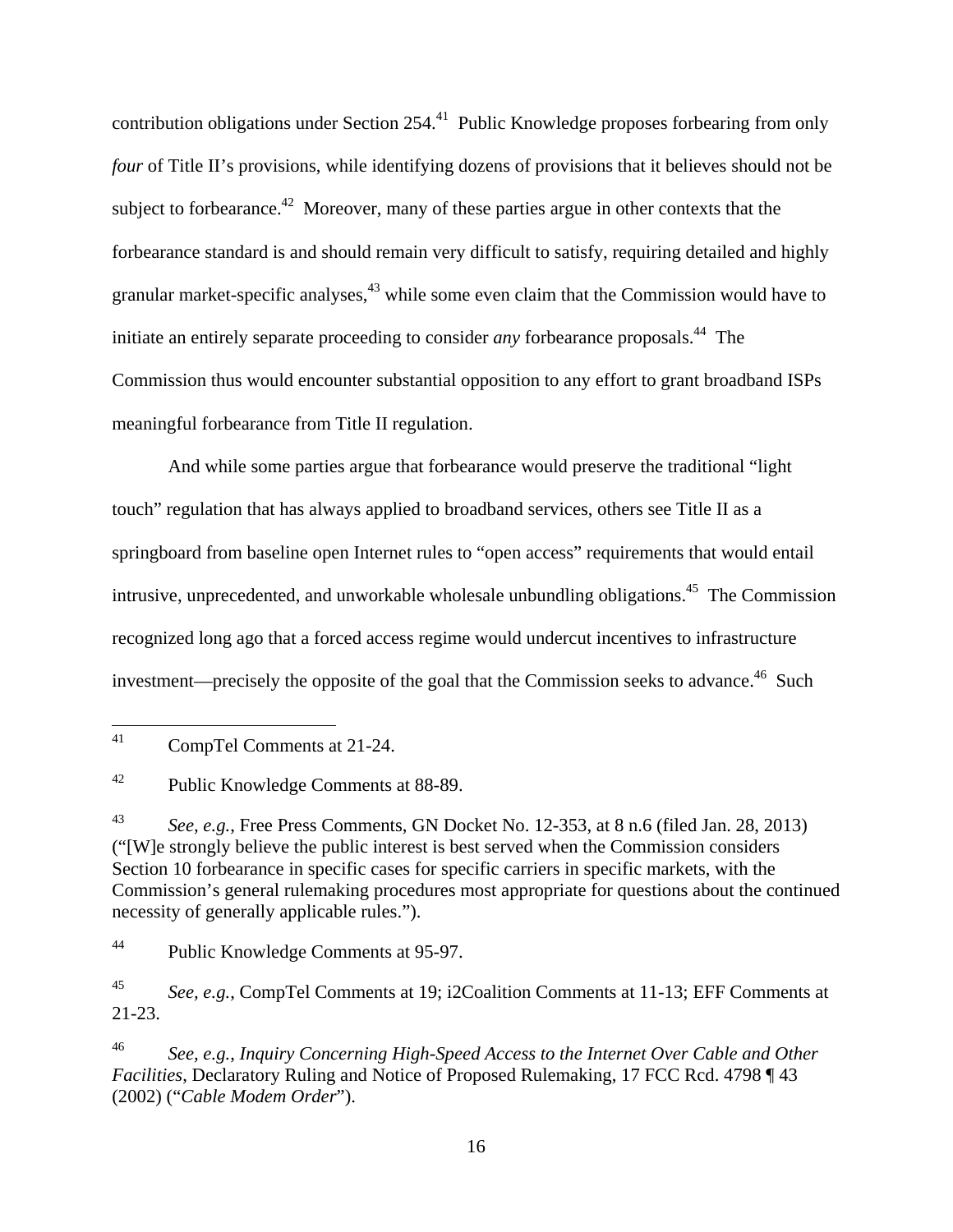efforts to effect a radical expansion of the 2010 rules through Title II, rather than maintaining a largely deregulatory framework, powerfully illustrate that the hypothetical availability of forbearance would not readily lead to the imposition of narrowly tailored rules.

#### **C. The Record Is Devoid of Any Legal or Factual Basis for Reclassifying Broadband Internet Access Service Under Title II**

 In addition, proponents of reclassifying broadband Internet access service under Title II have failed to demonstrate that such a dramatic about-face would be supported by facts, as the law requires. As the Supreme Court has explained, and as Comcast and several other parties point out in their comments, $47$  the appropriate classification of broadband Internet access service turns on "whether the transmission component of [the service] is sufficiently integrated with the finished service to ... describe the two as a single, integrated offering"  $48$ —a question that, in turn, depends on "the factual particulars of how Internet technology works and how it is provided."49 The Commission has long held that the relevant "factual particulars" demonstrate that broadband Internet access service is properly classified as an "information service" under Title I rather than a "telecommunications service" under Title II. In the 2002 *Cable Modem Order*, the Commission found that broadband Internet access service provided via cable modem is an "information service" because it "combines the transmission of data with computer processing, information provision, and computer interactivity,"50 and explained that while "cable modem service provides the[se] capabilities . . . 'via telecommunications,'" that

<sup>47</sup> 47 *See* Comcast Comments at 56-57; *see also, e.g.*, NCTA Comments at 30-31; TWC Comments at 10-11; AT&T Comments at 47.

<sup>48</sup> *Nat'l Cable & Telecomms. Ass'n v. Brand X Internet Servs.*, 545 U.S. 967, 990 (2005).

<sup>49</sup> *Id.* at 991.

<sup>50</sup> *See Cable Modem Order* ¶ 38.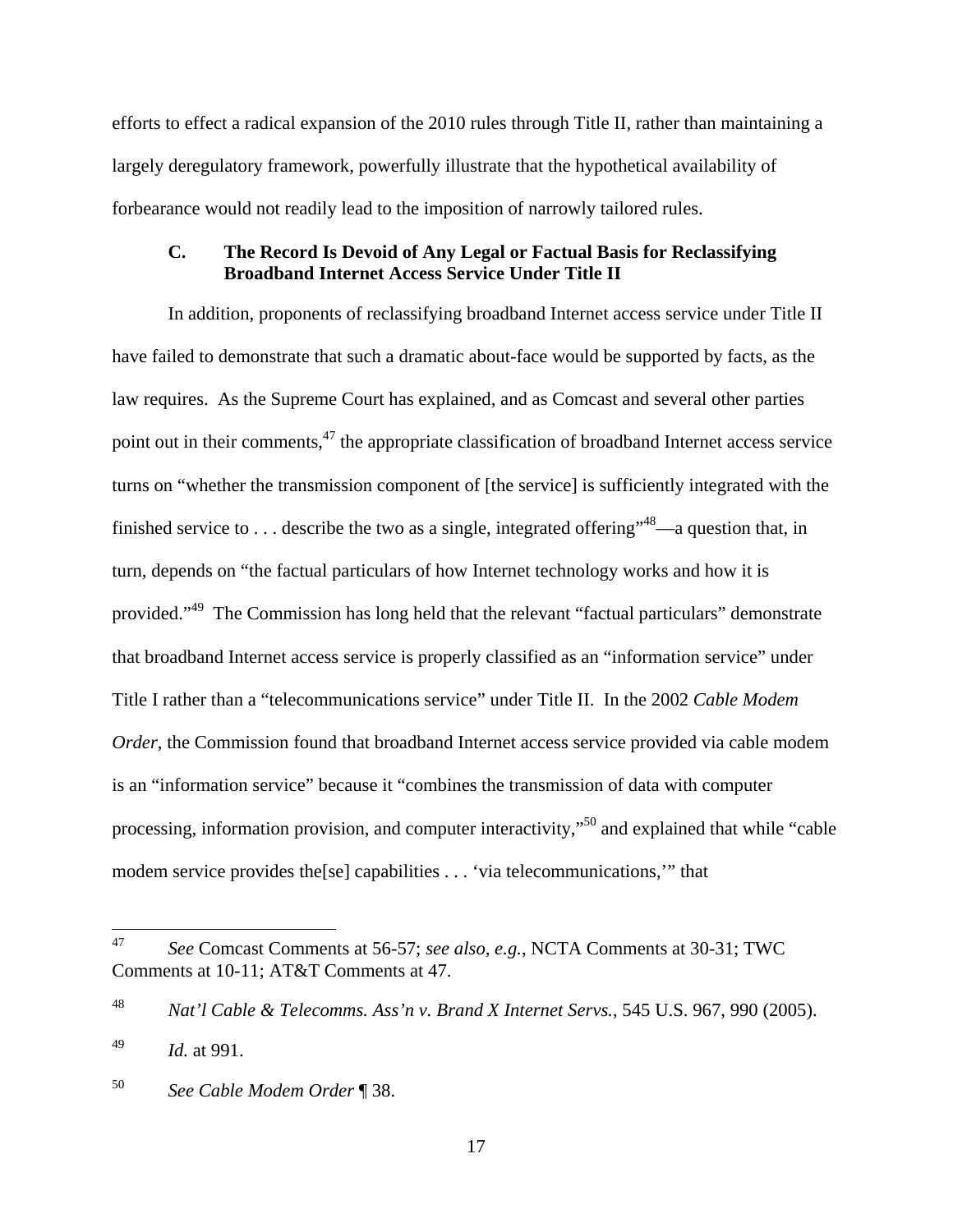telecommunications component is not "separable from the data-processing capabilities of the service."<sup>51</sup> The Supreme Court expressly upheld this fact-based determination,<sup>52</sup> and the Commission has applied the same reasoning over the years in classifying  $DSL<sub>53</sub>$  broadband over power lines,<sup>54</sup> and wireless broadband services<sup>55</sup> as "information services" rather than "telecommunication services."

Most supporters of a Title II-based approach do not even attempt to argue that the

"factual particulars" of broadband Internet access somehow support reclassifying the service as a

"telecommunications service." Instead, many parties urge the Commission to pursue

reclassification merely because they conflate Title II regulation with "net neutrality" or because

they believe Title II provides a clearer path to their preferred policy outcome.<sup>56</sup> Such arguments

reveal a fundamental misunderstanding of the relevant legal standards. To begin with, Title II

53 *Appropriate Framework for Broadband Access to the Internet Over Wireline Facilities*, Report and Order and Notice of Proposed Rulemaking, 20 FCC Rcd. 14853 ¶ 9 (2005) ("*Wireline Broadband Order*").

54 *United Power Line Council's Petition for Declaratory Ruling Regarding the Classification of Broadband Over Power Line Internet Access Service as an Information Service*, Memorandum Opinion and Order, 21 FCC Rcd. 13281 ¶ 1 (2006) ("*BPL Order*").

55 *Appropriate Regulatory Treatment for Broadband Access to the Internet Over Wireless Networks*, Declaratory Ruling, 22 FCC Rcd. 5901 ¶ 26 (2007) ("*Wireless Broadband Order*").

56 *See, e.g.*, reddit Comments at 9 (asserting a belief that "the FCC cannot [adopt] a bright line rule against discrimination without Title II," and that "in order to enact the rules it must, the FCC needs to classify broadband providers . . . as 'telecommunications services' under Title II of the Communications Act"); WGA West Comments at 30 ("[T]he Commission should use its Title II authority because it provides the clearest, most straight-forward path to protect an open Internet.").

<sup>51</sup> 51 *Id.* ¶ 39.

<sup>52</sup> *See Brand X*, 545 U.S. at 1000 (noting that "'[t]he service that Internet access providers offer to members of the public is Internet access,' not a transparent ability (from the end user's perspective) to transmit information," and therefore holding that "the Commission's construction was reasonable" (internal citations omitted)).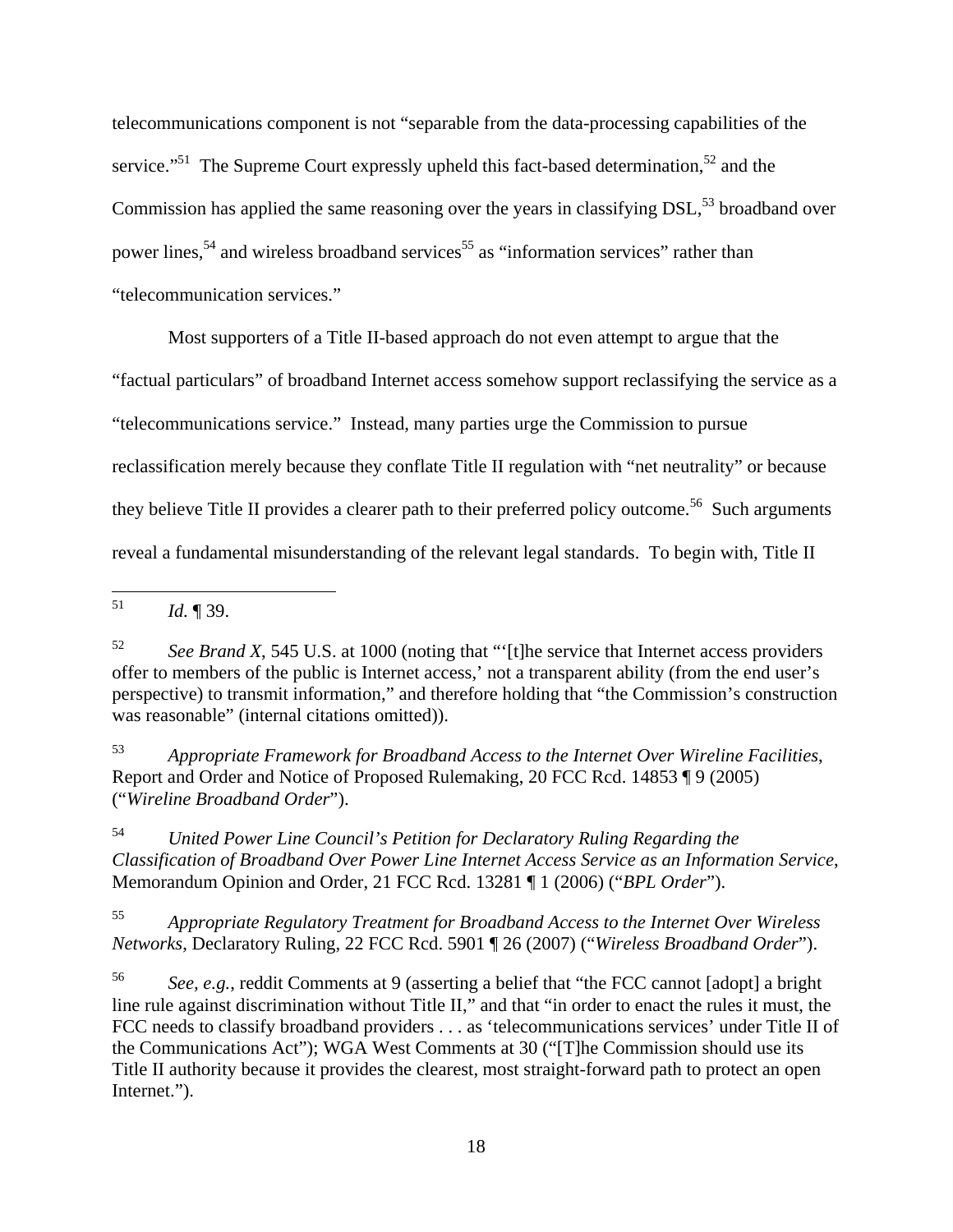likely would *not* support an outright ban on paid prioritization or other "bright-line" rules that proponents of reclassification appear to favor, as Comcast and others have explained at length.<sup>57</sup> And even if Title II were able to support such rules, that would not be a basis to justify reclassification. As the D.C. Circuit has made clear, the Commission is flatly prohibited from "impos[ing] common carrier status upon any given entity on the basis of the desired policy goal the Commission seeks to advance."<sup>58</sup> Such an approach would rely on policy "ends" to justify legal "means," and almost certainly would be deemed arbitrary and capricious by a reviewing court.

 Meanwhile, the few Title II supporters who do attempt to engage the dispositive question of the "factual particulars" of broadband Internet access service fail to identify any material factual changes that could conceivably warrant reclassification.<sup>59</sup> As an initial matter, Free Press, Public Knowledge, and Netflix all mischaracterize the factual basis underlying the Commission's classification of cable modem service as an "information service" in the 2002 *Cable Modem Order*. These parties suggest that the Commission's determination that cable modem service is a functionally integrated "information service" rested largely on the notion that most broadband subscribers took advantage of the e-mail, newsgroup, and webpage creation

 $\overline{a}$ 

<sup>57</sup> *See* Comcast Comments at 50-54; NCTA Comments at 27-30; *see also infra* Section IV.

<sup>58</sup> *Sw. Bell Tel. Co. v. FCC*, 19 F.3d 1475, 1481 (D.C. Cir. 1994); *see also Nat'l Ass'n of Regulatory Util. Comm'rs v. FCC*, 525 F.2d 630, 644 (D.C. Cir. 1976) (holding that the Commission may not confer common-carrier status "depending upon the regulatory goals it seeks to achieve").

<sup>&</sup>lt;sup>59</sup> Free Press goes so far as to argue that the Commission's classification decisions in this arena have been "wrong" from the beginning, dating back before broadband to earlier "enhanced" services addressed under *Computer II* and *Computer III*, and thus calls into question the validity of more than *two decades* of reasoned policymaking that, as Comcast and other have explained, has fueled the explosive growth of the Internet. *See* Free Press Comments at 54-55, 71-83.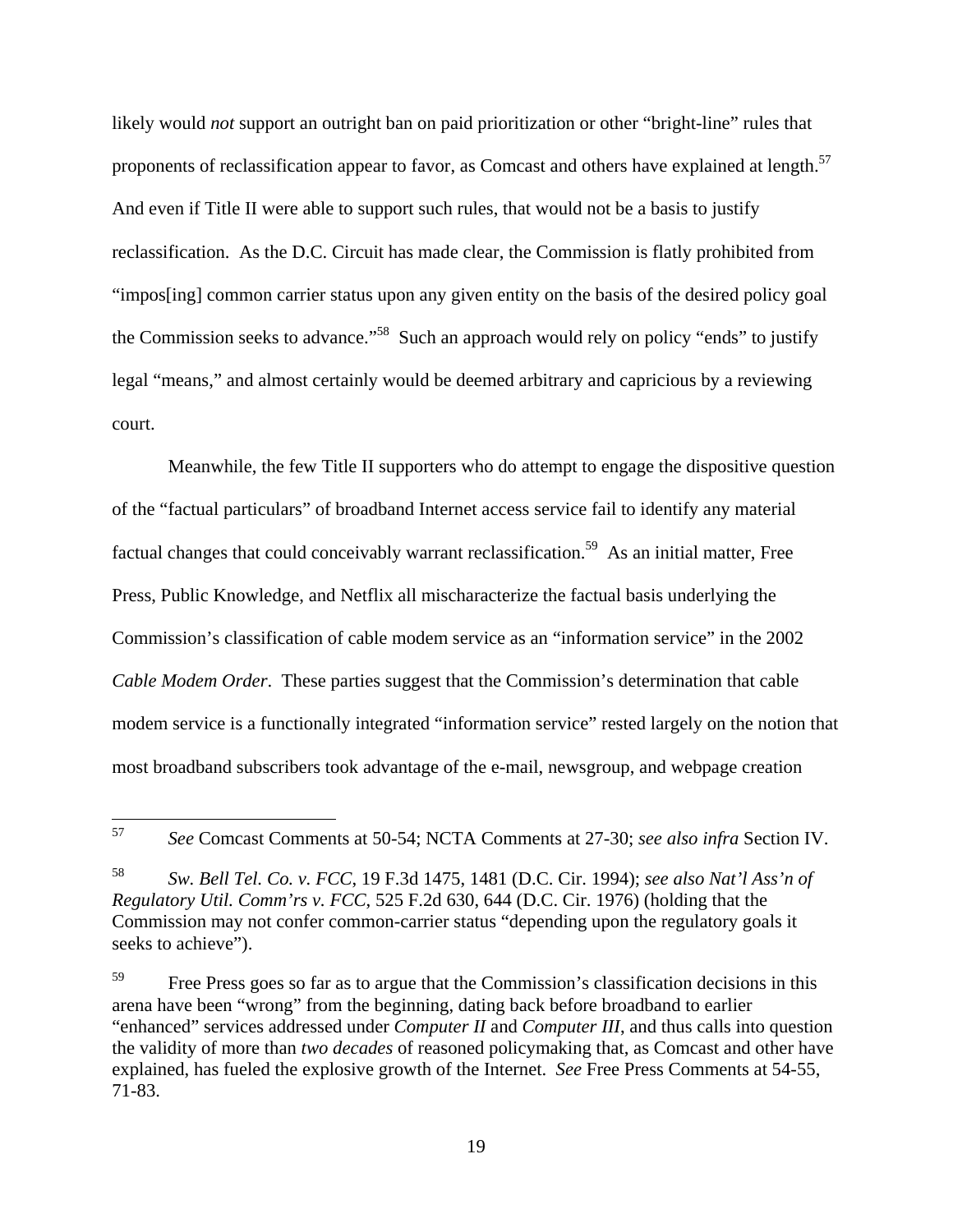services offered by ISPs as part of their broadband Internet access service, and did not rely on email and other services offered by third parties.<sup>60</sup> Free Press in particular asserts that the classification analysis in the *Cable Modem Order* turned on a finding that "when the consumer buys Internet access service, he purchases the ability to run a 'variety of applications,'" including the ISP's own e-mail and newsgroup applications, and that broadband subscribers in 2002 "'did not need to contract separately with another Internet access provider to obtain discrete services or applications, such as an e-mail account."<sup> $61$ </sup>

 But Free Press and others rely on selective and out-of-context quotations to distort the Commission's holding; fairly read, the *Cable Modem Order* plainly confirms that the Commission's classification analysis did not turn on whether consumers relied on e-mail or other services offered by the ISP itself. To the contrary, the *Cable Modem Order* expressly recognizes that broadband subscribers in 2002 were "free to download and use instead, for example, a web browser from Netscape, content from Fox News, and e-mail in the form of Microsoft's 'Hotmail,'" and that "[w]hether the subscriber chooses to utilize functions offered by his cable modem service provider or obtain them from another source, these functions currently are all included in the standard cable modem service offering."62 The Commission went on to explain in the 2005 *Wireline Broadband Order* that "[t]he information service classification applies regardless of whether subscribers use all of the functions and capabilities provided as part of the

<sup>60</sup> 60 *See, e.g.*, *id.* at 78; Public Knowledge Comments at 70-74; Netflix Comments at 22-25.

<sup>61</sup> Free Press Comments at 78 (quoting *Cable Modem Order* ¶¶ 11, 36) (internal alterations omitted).

<sup>62</sup> *Cable Modem Order* ¶ 25.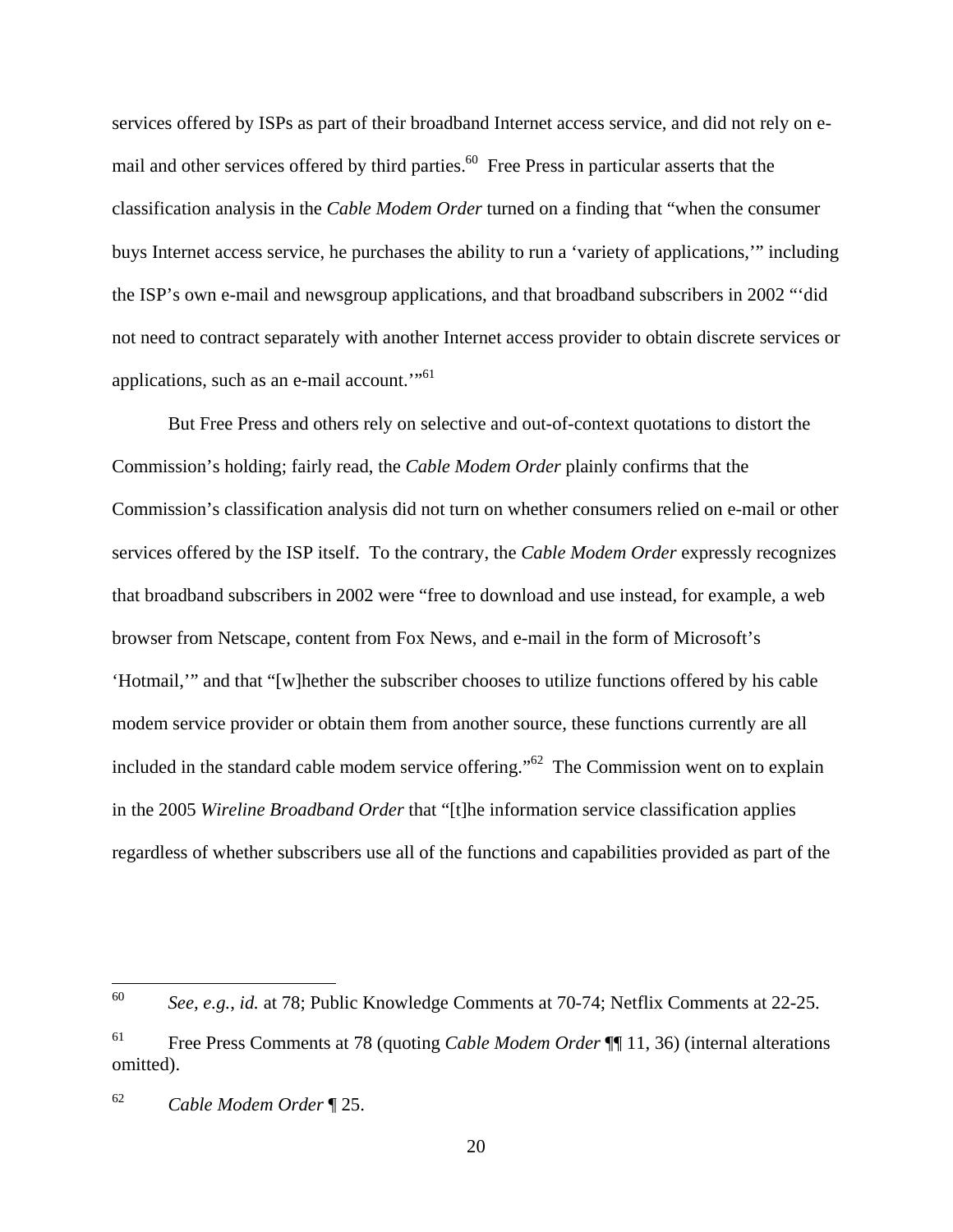service (*e.g.*, e-mail or web-hosting), and whether every wireline broadband Internet access service provider offers each function and capability that could be included in that service."<sup>63</sup>

 It is, therefore, of no moment that, according to Public Knowledge, many consumers "access the [I]nternet in order to access independent, third-party services and make little to no use of [services such as e-mail or web hosting] that ISPs may happen to offer when doing so."<sup>64</sup> Nor is it relevant that, "[t]oday, most consumers receive email accounts for free and those accounts are nearly always provided by someone other than an ISP," as Netflix asserts.<sup>65</sup> The mere fact that various capabilities made available by ISPs (such as email and DNS services) are also available from third parties does not change the integrated nature of the service ISPs continue to *offer* their end users.

 If anything, broadband providers' services now include *more* enhanced and functionally integrated components than when the Commission made these classification decisions. In the *Cable Modem Order*, the Commission identified the e-mail, newsgroup, and web-hosting functions noted above, *as well as* other information-processing functions that are tightly integrated with broadband Internet access service, including "protocol conversion, IP address number assignment, domain name resolution through a domain name system (DNS), network security, and caching."<sup>66</sup> The record in this proceeding reflects that ISPs today have incorporated even more functionally integrated, information-processing elements into broadband

<sup>63</sup> 63 *Wireline Broadband Order* ¶ 15.

<sup>64</sup> Public Knowledge Comments at 74.

<sup>65</sup> Netflix Comments at 24.

<sup>66</sup> *Cable Modem Order* ¶¶ 17-18.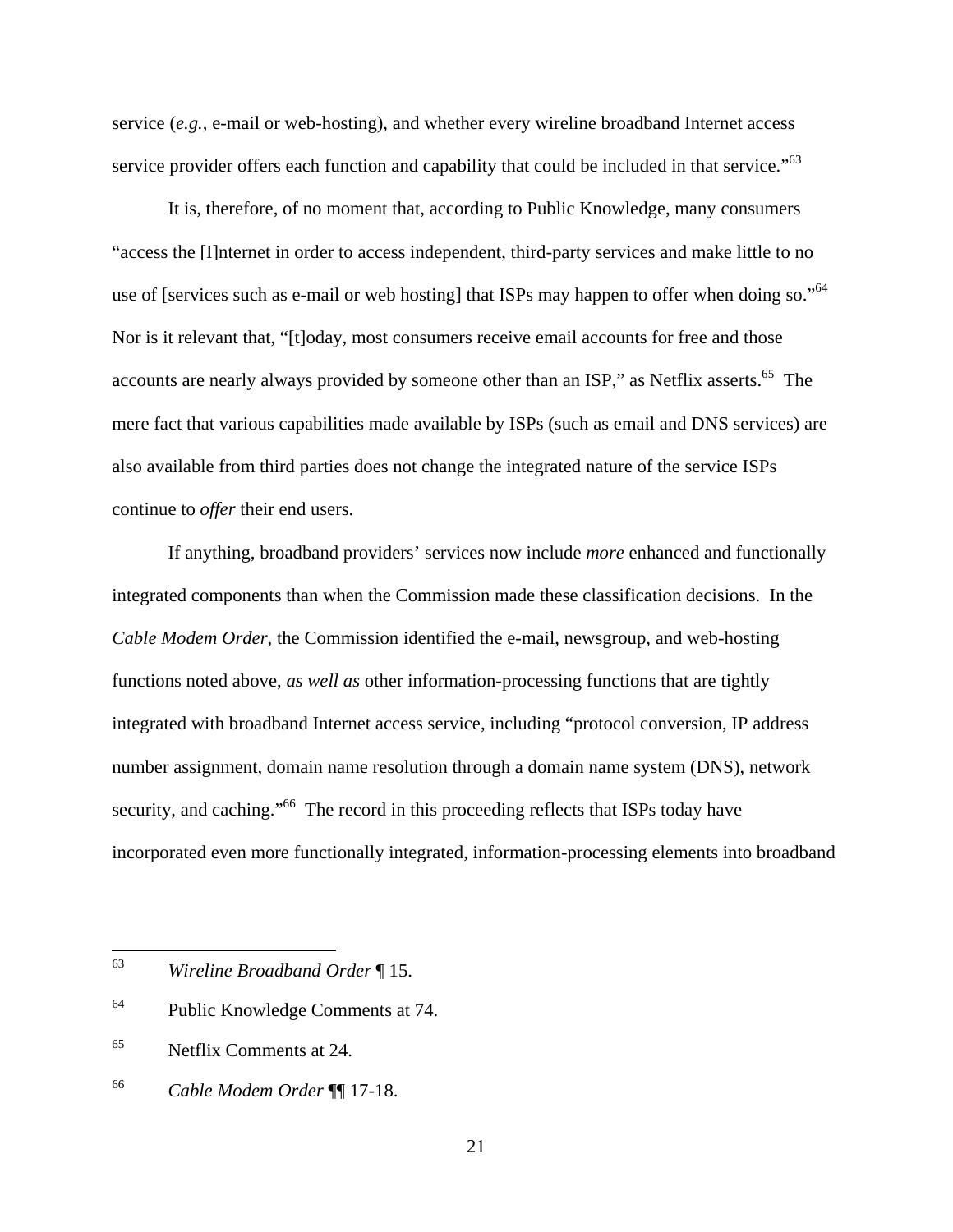Internet access service, such as "spam protection, pop-up blockers, [and] parental controls,"67 along with ISP-provided "anti-virus and anti-botnet technologies," cloud-based storage, and "protections against denial-of-service attacks."<sup>68</sup> And with the rise of IPv6 as the eventual replacement for IPv4 as the protocol for identifying and routing Internet content, Comcast and other ISPs also now provide the functionality necessary to transform an IPv4 address into an IPv6 address (and vice versa).69 Without this processing function performed by ISPs, an end user on the IPv6 Internet could not receive content from an edge provider on the IPv4 Internet.<sup>70</sup> These newer information-processing features and functionalities, like those identified in the Commission's prior classification orders, are "part and parcel" of broadband Internet access service, $71$  and further confirm that the "information service" classification adopted by the Commission and validated by the Supreme Court remains valid today.

 The related assertions by Title II proponents that broadband Internet access service entails only "transparent" transmission by ISPs, and, therefore, constitutes the offering of a "telecommunications service" to end users, are wrong for the same reasons.<sup>72</sup> As the

<sup>67</sup> 67 AT&T Comments at 49.

<sup>68</sup> CTIA Comments at 44.

<sup>69</sup> *See* Cisco Systems, White Paper, *NAT64 Technology: Connecting IPv6 and IPv4 Networks* 3 (Apr. 2012), *available at* http://www.cisco.com/c/en/us/products/collateral/ios-nx-ossoftware/enterprise-ipv6-solution/white\_paper\_c11-676278.pdf (explaining that ISP-provided functionalities that translate between IPv6 and IPv4 are vital to facilitating the "gradual migration to IPv6 by providing seamless Internet experience to greenfi[el]d IPv6-only users, accessing IPv4 Internet services," and enable "[e]xisting content providers and content enablers [to] provide services transparently to IPv6 Internet users . . . with little or no change in the existing network infrastructure, thus maintaining IPv4 business continuity").

<sup>70</sup> *Id.*

<sup>71</sup> *Brand X*, 545 U.S. at 997.

<sup>72</sup> *See, e.g.*, Free Press Comments at 66-71; Public Knowledge Comments at 70-78.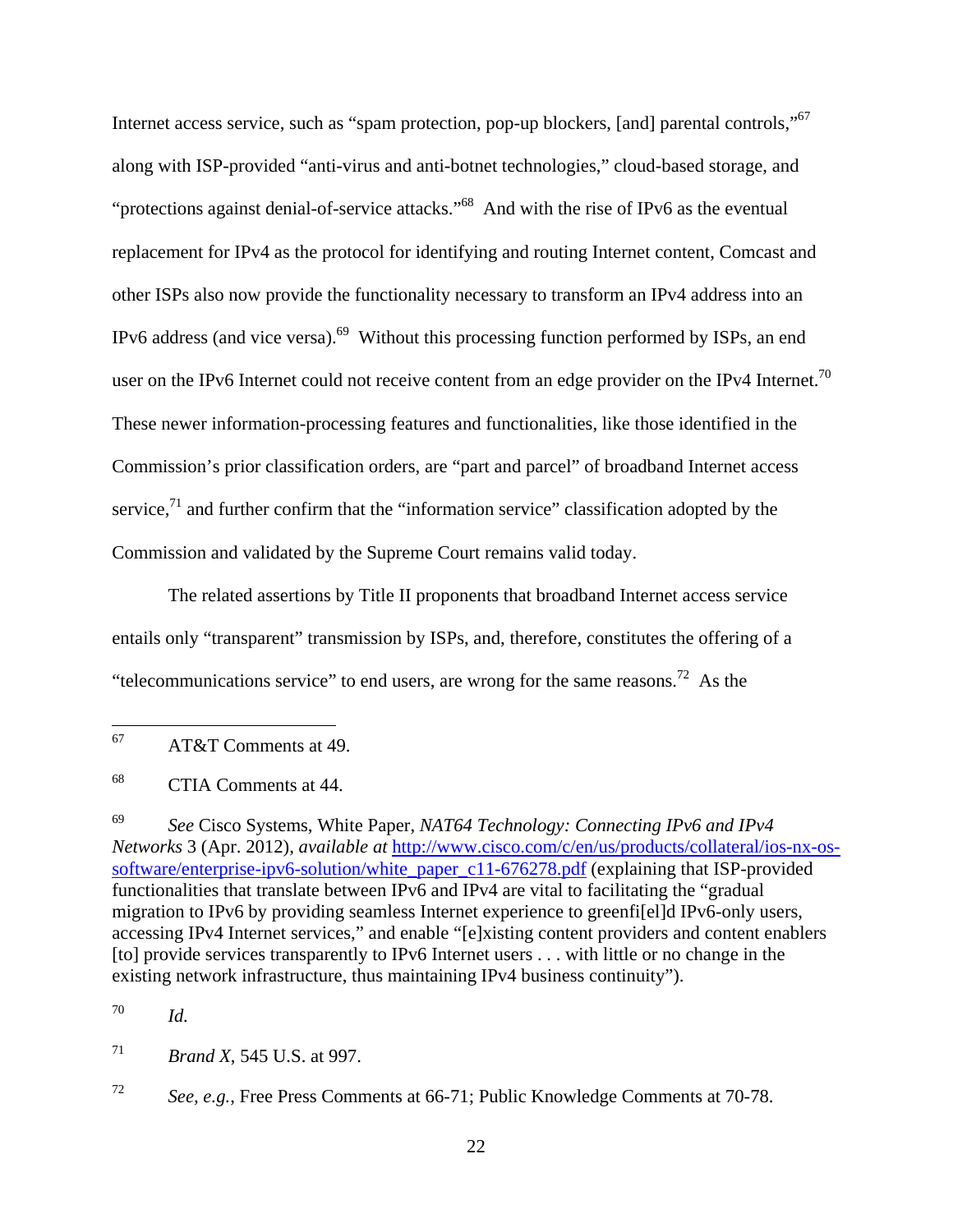Commission has repeatedly explained, because "broadband Internet access service inextricably combines the offering of powerful computer capabilities with telecommunications," the end user "receives more than transparent transmission whenever he or she accesses the Internet."<sup>73</sup> The Supreme Court upheld this conclusion, noting that "Internet service is *not* transparent in terms of its interaction with customer supplied information,"74 and contrasting the information-processing functionalities of broadband Internet access service from the "'pure' or 'transparent' transmission" that characterizes classic voice telephony, which merely "enable[s] the consumer to transmit an ordinary-language message to another point, with no computer processing or storage of the information."<sup>75</sup> As explained above, these conclusions are just as correct today as there were a decade ago—and are even more clearly justified, given the new functionalities now available as part of ISPs' offering of broadband Internet access service.

 The record is therefore devoid of any evidence demonstrating that the "factual particulars" of broadband Internet access service have changed in a manner that warrants upending the Commission's long-held and judicially validated "information service" classification. The factual assertions and legal arguments advanced by Free Press, Public Knowledge, Netflix, and others are entirely unsupported, and certainly cannot satisfy the heightened standard for reversing the Commission's prior determinations—rulings that, as Comcast and other have explained, have "engendered serious reliance interests" by ISPs in constructing their networks.76 Indeed, while Free Press is fond of asserting that the Commission

<sup>73</sup> 73 *Wireline Broadband Order* ¶ 15.

<sup>74</sup> *Brand X*, 545 U.S. at 993 (internal quotation marks and citations omitted, emphasis added).

<sup>75</sup> *Id.* at 976.

<sup>76</sup> *FCC v. Fox Television Stations, Inc.*, 556 U.S. 502, 515 (2009).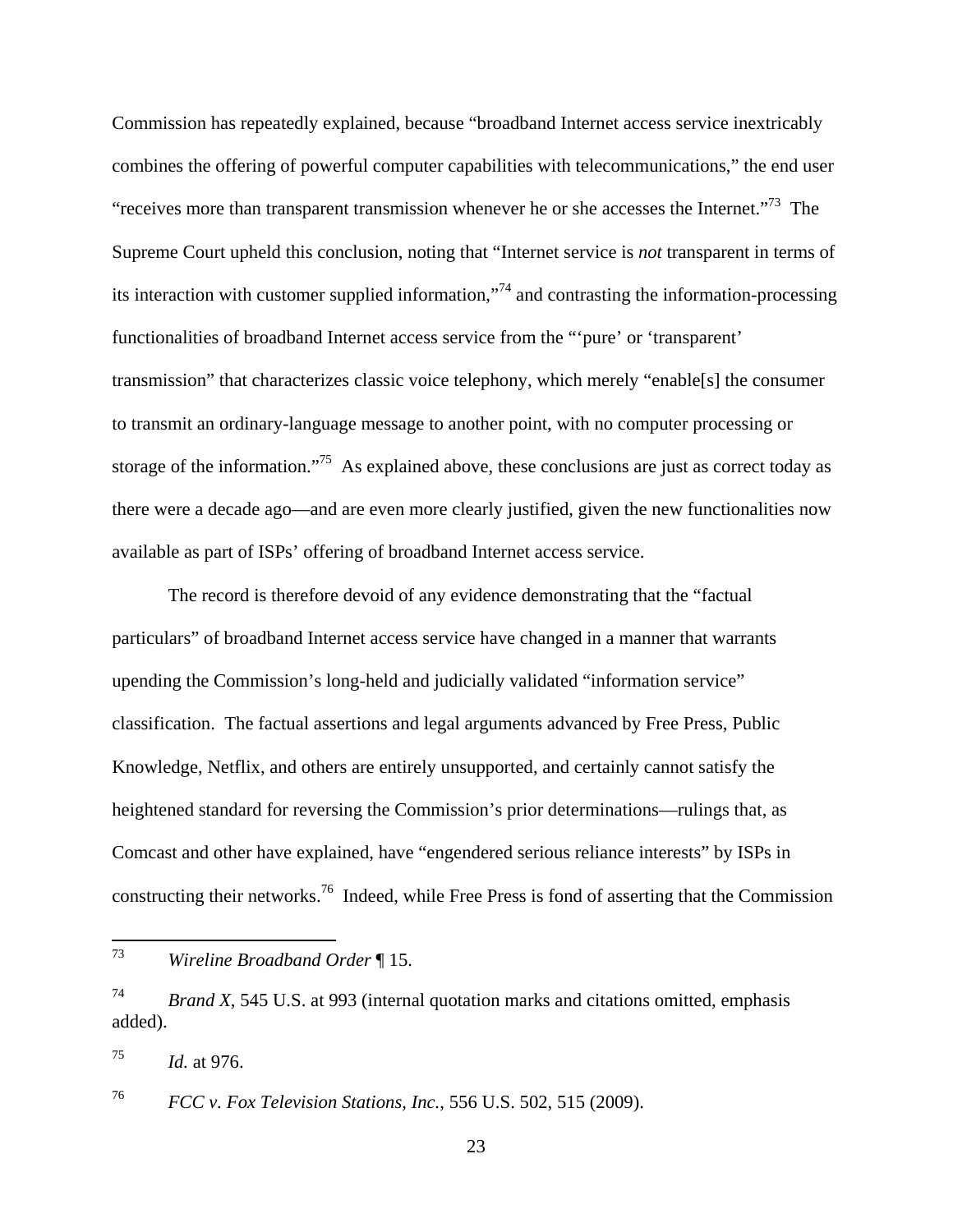repeatedly "got it wrong" in various classification decisions over the past 20 years,  $77$  the sheer number of times the Commission has classified a broadband Internet access service as an "information service" only underscores how much the Commission would need to undo in order to reverse course as Free Press suggests. The Commission thus should reaffirm its consistent, fact-based classification of broadband Internet access service as an "information service" and, as discussed above, rely on its broad authority under Section 706 to adopt new open Internet rules.

#### **D. The Record Confirms That Alternative Proposals Under Title II Should Be Rejected As Well**

 The comments also make clear that the proposals by Mozilla and by Professors Wu and Narechania to separate out and reclassify the transmission functionality available to edge providers as a distinct "telecommunications service" are fundamentally flawed. As Comcast and several other parties pointed out,<sup>78</sup> the proponents of this approach are simply incorrect in suggesting that the classification of such edge-provider-facing transmission functionality is an open question. This proposal would directly contravene the Commission's repeated findings that broadband Internet access service is an "integrated, end-to-end" service for "transmit[ting] data communications *to and from* the rest of the Internet."79 Moreover, the technical realities of broadband providers' delivery of edge provider traffic confirm that they do not "offer" edge providers "telecommunications" on a stand-alone basis, severed from the information-processing elements of broadband Internet access service.<sup>80</sup> As NCTA correctly explains, "there is no

79 *Cable Modem Order* ¶ 17 (emphasis added).

 $77$ See, e.g., Free Press Comments at 54.

<sup>78</sup> *See* Comcast Comments at 60-61; *see also, e.g.*, NCTA Comments at 39-40; TWC Comments at 20.

<sup>80</sup> *See* Comcast Comments at 62.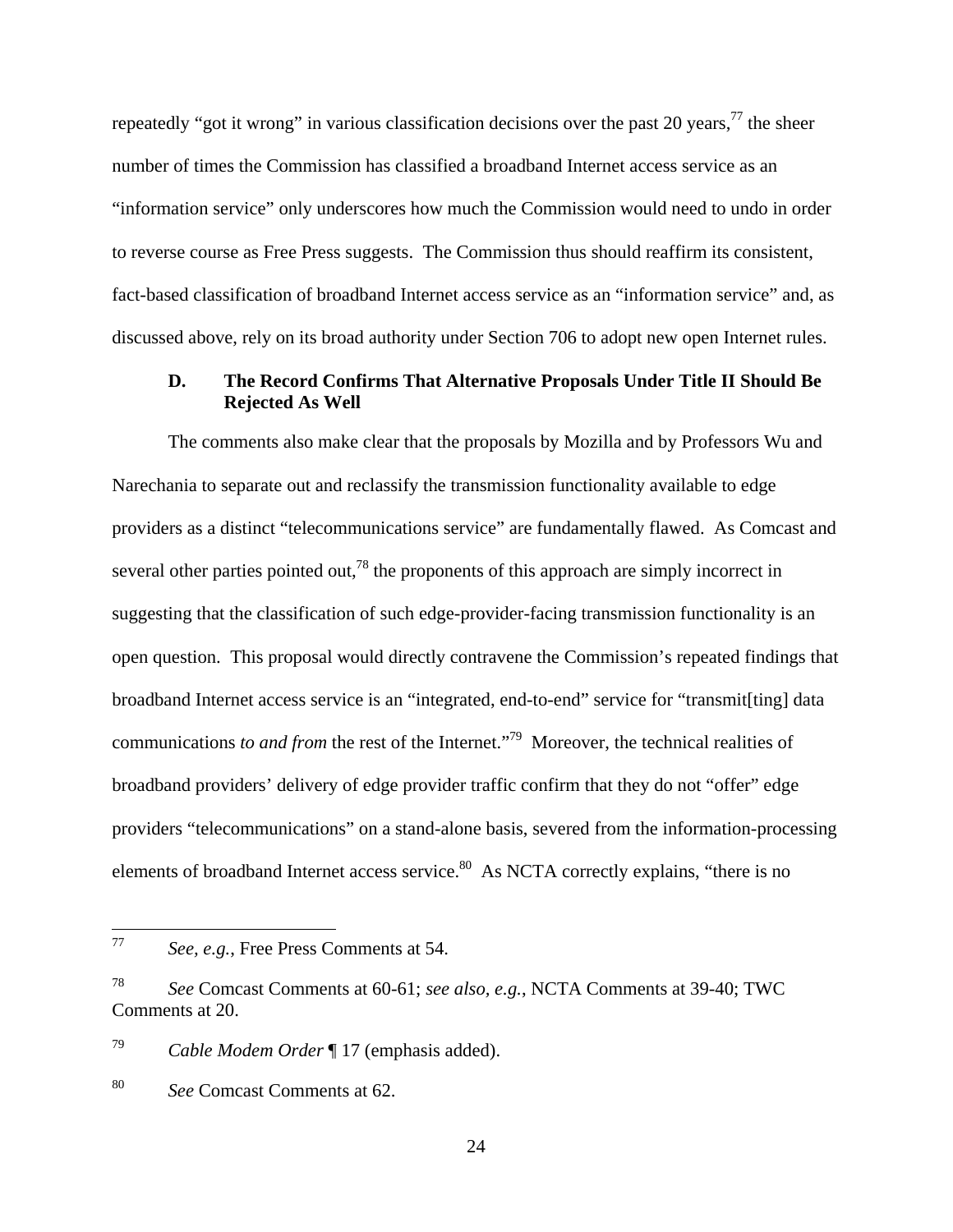'service' being offered to edge providers that is distinguishable in any way from the 'service' being offered to end users," and any suggestion to the contrary "runs up against the realities of how the Internet functions."<sup>81</sup> Nor can modern broadband communications be neatly segregated into separate "calls" and "responses" as Wu and Narechania suggest, given that the flow of packets over Internet protocol is dynamic and multidirectional.<sup>82</sup> In light of these serious shortcomings, even commenters that support or are open to reclassification question the validity or effectiveness of these proposals.<sup>83</sup>

 Several parties also point out that these proposals run afoul of the definitional requirement that a "telecommunications service" must be offered "for a fee."<sup>84</sup> Mozilla's proposal is that, upon somehow finding a telecommunications service between the ISP and edge providers, the Commission could order that ISPs not *charge* for that service—a step that would remove a necessary foundational element for finding a service to be a telecommunications service in the first instance. In its comments, Mozilla attempts to overcome this fatal flaw by asserting that the "fee" for this hypothesized edge-provider-facing service is the one paid by the ISP's "local subscribers."85 But the inherent contradiction in Mozilla's position is obvious; Mozilla cannot maintain that the service that ISPs supposedly offer to edge providers is distinct

83 *See, e.g.*, AARP Comments at 43-44 (noting that the proposals advanced by Mozilla and by Wu and Narechania are "inappropriately grounded in the 'client/server' perspective of Internet architecture, which ignores Mozilla's own assessment of the nature of today's (and tomorrow's) Internet"); City of Los Angeles Comments at 10, 16-17.

84 47 U.S.C. § 153(53); *see, e.g.*, Comcast Comments at 64; Verizon Comments at 64; NCTA Comments at 43.

85 Mozilla Comments at 12.

25

<sup>81</sup> NCTA Comments at 42.

<sup>82</sup> *See* Comcast Comments at 62-63.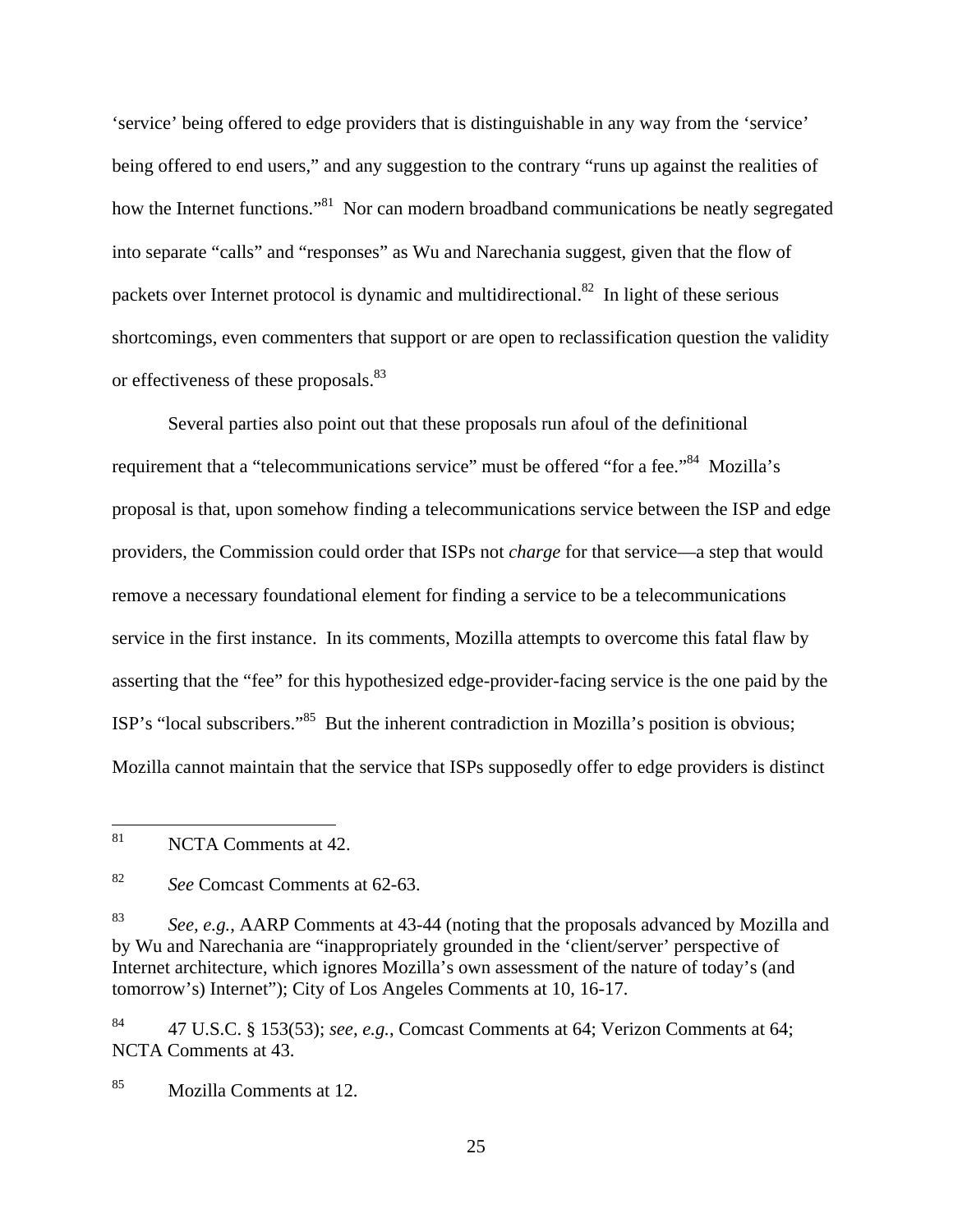and severable from the one offered to end users, yet at the same time characterize the rates charged to end users as "fees" attributable to edge providers.<sup>86</sup> Mozilla then suggests that "fee" requirement is somehow satisfied by an amorphous "value" that ISPs derive from delivering edge-provider content.<sup>87</sup> But Mozilla cites no precedent for such a significant departure from the plain meaning of the term "fee," and to Comcast's knowledge, no such authority exists. Moreover, there is no sense in which ISPs "offer" this supposed service to edge providers, as ISPs have no direct relationship with the vast majority of edge providers today and, as Mozilla acknowledges, transmit edge providers' data almost exclusively as a result of their business relationships with end users and with their interconnection partners, and not based on privity with edge providers.<sup>88</sup> The record, therefore, strongly supports rejecting the proposals by Mozilla and others to classify the "transmission" service supposedly offered by ISPs to edge providers as a "telecommunications service" under Title II.

### **IV. THE COMMISSION HAS SUFFICIENT AUTHORITY UNDER SECTION 706 TO ENSURE THAT BROADBAND PROVIDERS AND EDGE PROVIDERS DO NOT ENTER INTO PAID PRIORITIZATION ARRANGEMENTS THAT THREATEN INTERNET OPENNESS**

In all events, the Commission certainly should not pursue a destabilizing and legally risky

Title II approach for the sole purpose of adopting rules addressing so-called "paid prioritization"

<sup>86</sup> 86 Notably, Professor Barbara van Schewick, who appears to support Mozilla's aims, recognizes that its proposal would be unlawful on this basis. *See* Letter from Professor Barbara van Schewick to Marlene H. Dortch, Secretary, FCC, GN Docket Nos. 09-191, 14-28, at 1 (Aug. 6, 2014).

<sup>87</sup> Mozilla Comments at 12.

<sup>88</sup> *See* Mozilla, Petition to Recognize Remote Delivery Services in Terminating Access Networks and Classify Such Services as Telecommunications Services Under Title II of the Communications Act, GN Docket Nos. 09-191, 14-28, at 3-4 (filed May 5, 2014).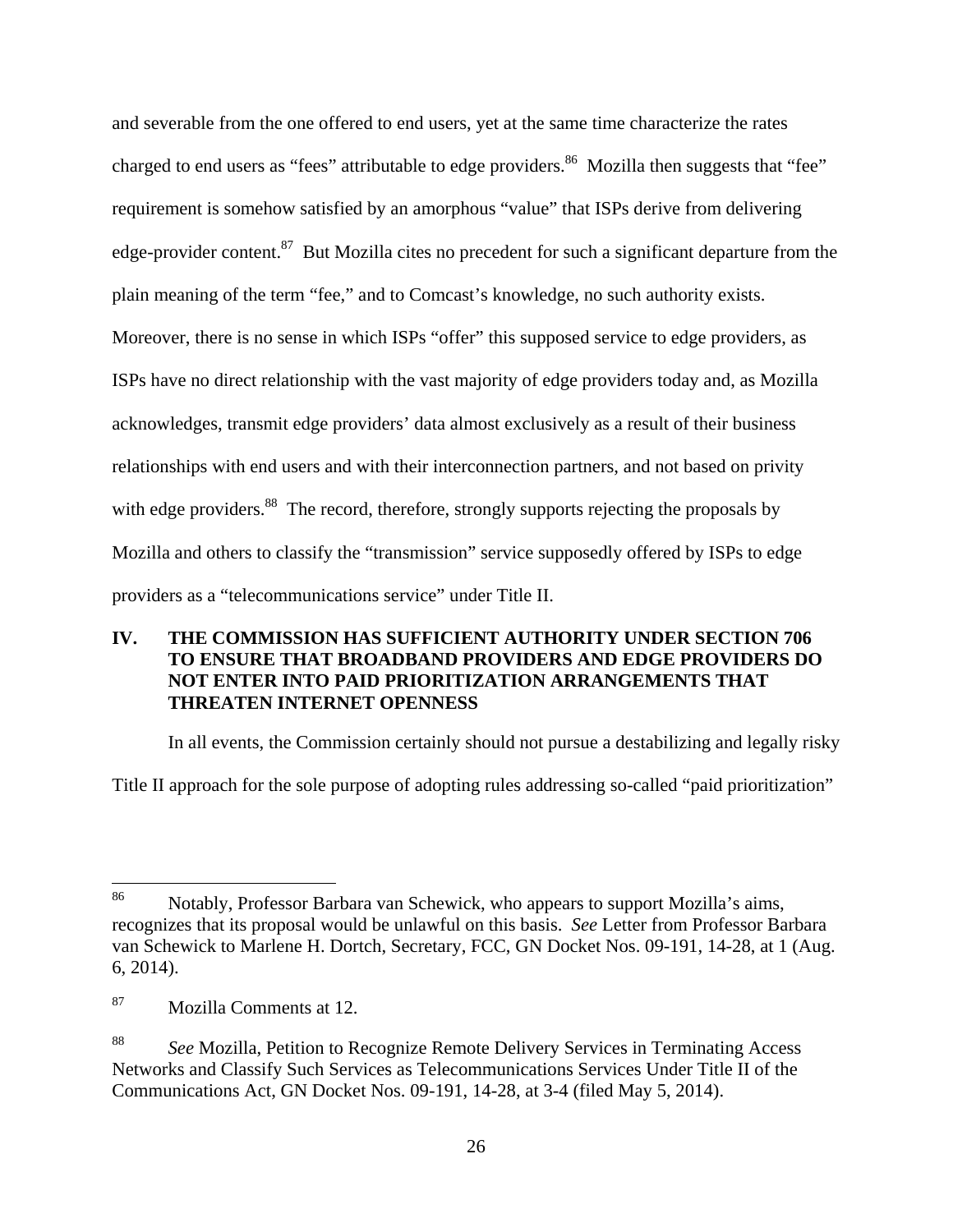arrangements between ISPs and edge providers.<sup>89</sup> Apart from the fact that, as noted above, the Commission may not impose Title II regulation "on the basis of the desired policy goal the Commission seeks to advance,<sup>"90</sup> it is entirely unnecessary to reclassify ISPs as common carriers as a prelude to adopting limits on paid prioritization. To begin with, the record clearly demonstrates that no ISP is engaging in paid prioritization or has any plans to do so.<sup>91</sup> Some ISPs even question whether "there would be much benefit to most Internet traffic from prioritization" over last-mile networks, "particularly given the widespread use of CDNs and other innovative technical means to ensure high-quality transmission of content and the everimproving capabilities of broadband networks."<sup>92</sup> Accordingly, the prospect that any ISP would ever enter into an agreement that might trigger restrictions on "paid prioritization" remains very remote.<sup>93</sup>

92 Verizon Comments at 37.

<sup>89</sup> Several commenters have urged the Commission to impose common-carrier regulation on broadband providers for the sole or predominate purpose of restricting paid prioritization arrangements. *See, e.g.*, Netflix Comments at 4-10, 20-22; Open Technology Institute Comments at 22-26; Public Knowledge Comments at 32-34; reddit Comments at 8-9; Vimeo Comments at 15-17.

<sup>90</sup> *Sw. Bell*, 19 F.3d at 1481; *see also Nat'l Ass'n of Regulatory Util. Comm'rs*, 525 F.2d at 644 (holding that the Commission may not confer common-carrier status "depending upon the regulatory goals it seeks to achieve").

<sup>91</sup> *See, e.g.*, AT&T Comments at 31 ("AT&T has no intention of creating fast lanes and slow lanes or otherwise using prioritization for discriminatory or anticompetitive ends."); Verizon Comments at 37 ("[N]either Verizon nor any other broadband providers of which we are aware has introduced any form of paid prioritization arrangement to date, nor expressed a public interest in doing so. Verizon has no plans for such a service[.]"); Sandvine Comments at 3 ("[T]o the best of our knowledge, none of the innovative service plans that Sandvine has helped implement across our customer base have involved payments between operators and edge providers for traffic priority—so‐called Pay for Priority.").

 $93$  Public Knowledge attempts to use the current discussion around paid prioritization to air its longstanding criticisms of Xfinity TV On Demand for Xbox and TiVo. Public Knowledge Comments at 52-53; *see also* WGAW Comments at 14. But its description of these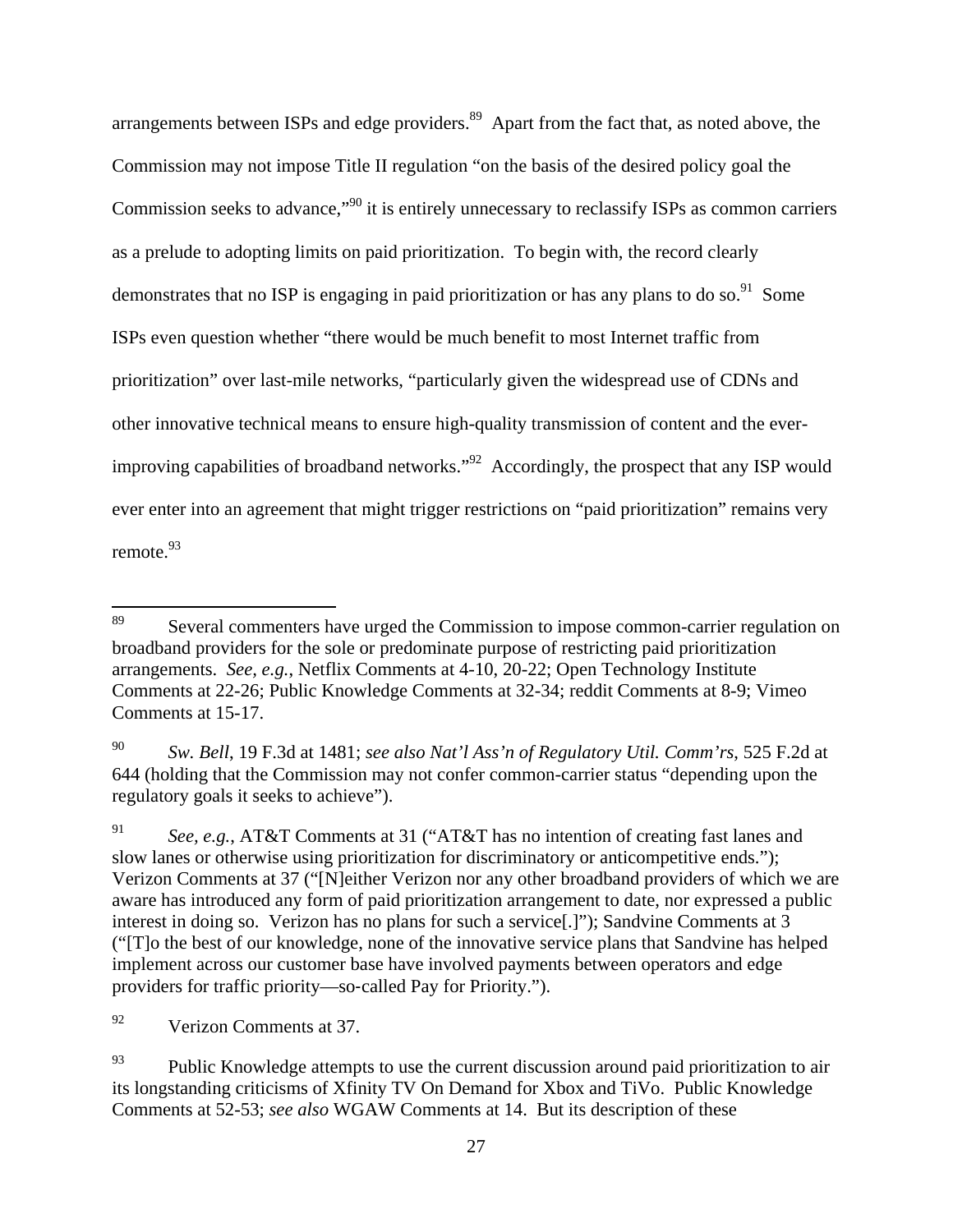Moreover, even if the Commission were to conclude that restrictions on paid prioritization are necessary, there is broad agreement among ISPs and various other participants in the Internet ecosystem that the Commission can rely on Section 706 to prohibit any paid prioritization arrangements that threaten Internet openness. Indeed, several commenters including ISPs—offer constructive proposals for addressing paid prioritization under Section 706. In its initial comments, Comcast proposed a rebuttable presumption against "paid prioritization" arrangements that would entirely preclude "exclusive arrangements and arrangements that prioritize a broadband provider's own affiliated Internet content vis-à-vis unaffiliated content" and place a heavy burden on the broadband provider to justify any other "paid prioritization" arrangement.  $94$  Other commenters have suggested similar approaches. The National Minority Organizations, for example, propose that the Commission establish a rebuttable presumption against paid prioritization, "while ensuring that such presumption can be overcome by business models that sufficiently protect consumers and have the potential to benefit consumer welfare (for example, telemedicine applications).<sup>95</sup> CWA and the NAACP support "a rebuttable presumption against a vertically-integrated broadband provider favoring its own applications, content, services, or devices."96 And other ISPs agree that the Commission could adopt a rebuttable presumption barring "certain types of paid prioritization" that "harm

 $\overline{a}$ 

96 *See* CWA & NAACP Comments at 19.

functionalities is misinformed; they are part of Comcast's Title VI cable service, are available only to Comcast's cable subscribers, and are not offered over a consumer's broadband Internet access service connection. Accordingly, they have nothing to do with paid prioritization.

<sup>94</sup> *See* Comcast Comments at 24.

<sup>95</sup> *See* National Minority Organizations at 11.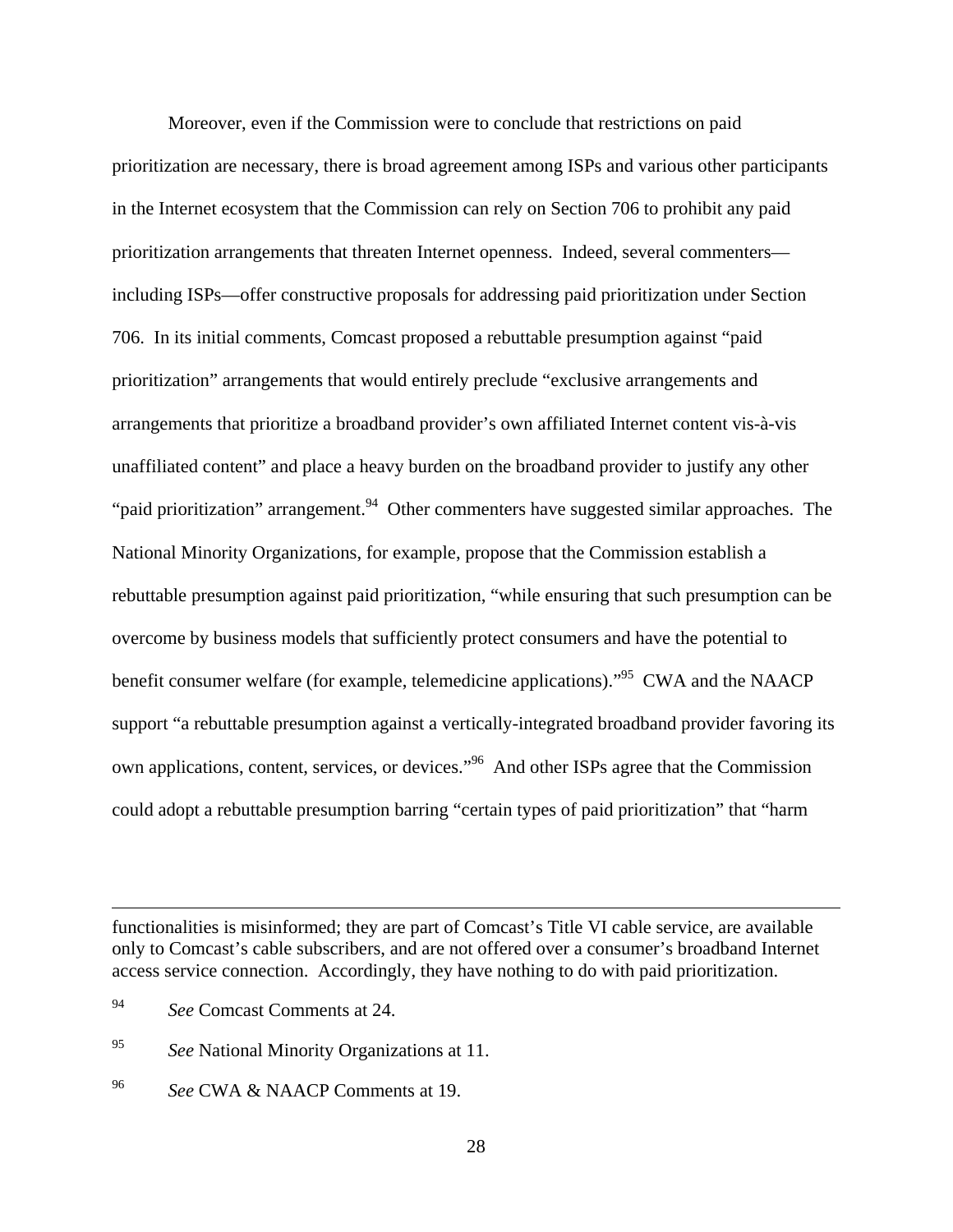competition or consumers," while leaving "adequate room for other types of differentiated arrangements."<sup>97</sup>

Other broadband providers also have offered alternative strategies. For example, AT&T submitted detailed comments outlining two additional avenues for addressing paid prioritization under Section 706. First, AT&T suggests that the Commission could rely on Section 706 to prohibit all paid prioritization arrangements "where such prioritization is not authorized by end users."<sup>98</sup> And second, AT&T proposes an approach under Section 706 that would entail "imposing additional transparency, no-blocking, and nondiscrimination rules on fixed broadband Internet access providers that do not agree voluntarily to refrain from entering into paid prioritization arrangements."99

This collection of proposals in the record offers a strong basis for adopting an effective and legally defensible prohibition against anticompetitive paid prioritization arrangements under Section 706. The *Verizon* court confirmed that Section 706 provided the "requisite affirmative authority" to regulate paid prioritization arrangements that pose a threat to the open Internet. <sup>100</sup> Indeed, the court held that Section 706 provided the *affirmative* authority to adopt the 2010 antidiscrimination rule, which the court understood as essentially entailing a complete *ban* on paid

<sup>97</sup> 97 Verizon Comments at 36-37; *see also* Cox Comments at 27 (urging the Commission to consider "presumptions that provide as much certainty as possible to broadband providers and edge providers" contemplating two-sided arrangements); *cf.* ITIF Comments at 20 ("[T]he Commission is right to subject certain kinds of arrangements to higher scrutiny. In particular, no prioritization arrangement should be exclusive.").

<sup>98</sup> *See* AT&T Comments at 31-32; *see also* TechAmerica Comments at 8 ("If ISPs simply offer faster access to certain content, without forcing it upon their customers, those types of arrangements between ISPs and edge providers should be deemed 'commercially reasonable.'").

<sup>99</sup> AT&T Comments at 26; *see also id.* at 37-38.

<sup>100</sup> *Verizon*, 740 F.3d at 635.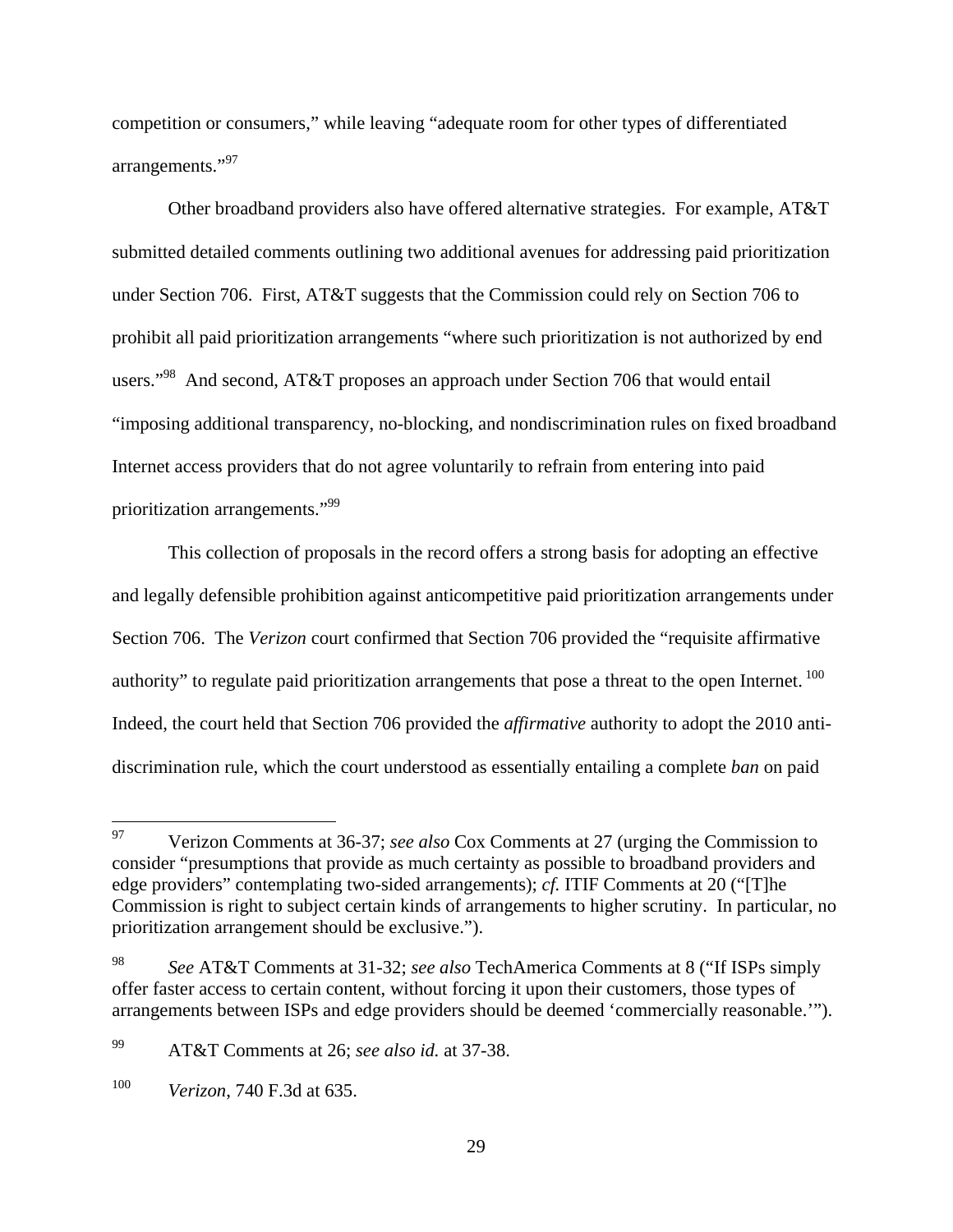prioritization arrangements.<sup>101</sup> That same authority would authorize proposals that strictly limit paid prioritization arrangements (or outright bar anticompetitive or otherwise harmful agreements). In addition, unlike the 2010 anti-discrimination rule, these proposals would not "regulate broadband providers as common carriers."102 Although they differ in their particulars, each proposal would impose strict limits on paid prioritization without altogether precluding procompetitive and pro-consumer arrangements. They would, therefore, leave *some* room for "'individualized bargaining'" between ISPs and edge providers, and that is all that is required to avoid subjecting broadband providers to common carriage.<sup>103</sup>

 Each proposal thus provides the Commission with a viable option under Section 706 for ensuring that paid prioritization does not become a problem, even apart from the record evidence indicating that broadband providers and edge providers have no interest in pursuing such arrangements. If the Commission decides to address paid prioritization arrangements in this proceeding, using one or a combination of these approaches, or a comparable approach, the Commission can arrive at a solution that meets its aims. At a minimum, these proposals powerfully demonstrate that the Commission can adopt strong restrictions on paid prioritization arrangements *without* resorting to Title II reclassification and subjecting the broadband marketplace to the investment-crushing, innovation-squelching regulatory burdens that inevitably would accompany such a move.

Indeed, Title II not only is unnecessary to achieve the policy objective of limiting paid prioritization, but would not authorize measures that are any more restrictive than those outlined

 $102$  *Id.* at 650.

30

<sup>101</sup> *Id.* at 649-50.

<sup>&</sup>lt;sup>103</sup> *Id.* at 657 (citation omitted).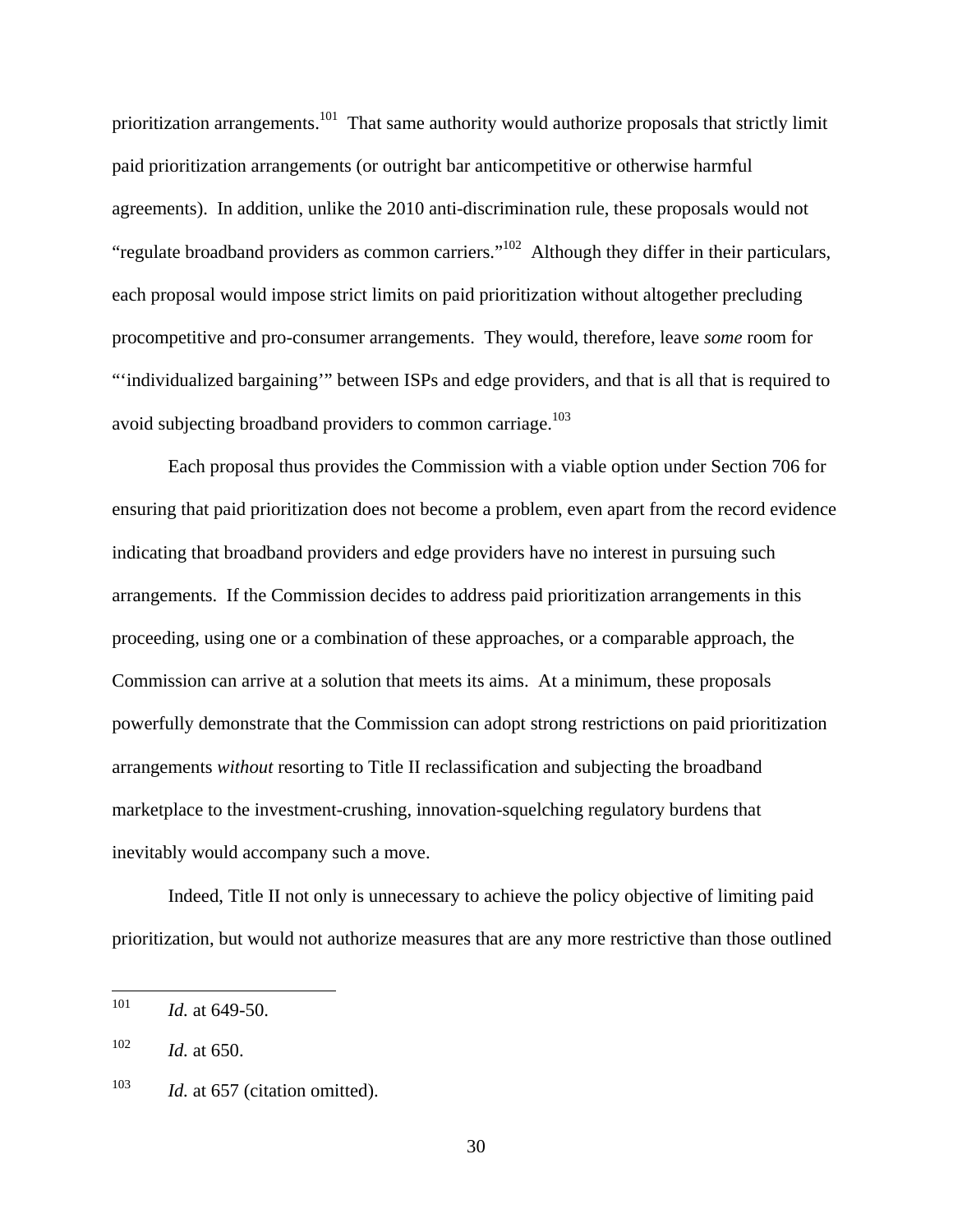above. As Comcast and others have explained, Section 202's prohibition on "unreasonable discrimination" and Section 201's requirement for "just and reasonable" practices both require a fact-specific, case-by-case analysis of the contextual "reasonableness" of the challenged conduct, and thus cannot support the adoption of an *ex ante*, categorical ban on all paid prioritization arrangements.<sup>104</sup> Free Press is simply wrong when it argues that the Commission could prohibit paid prioritization by declaring that it constitutes "*per se* unreasonable" discrimination under Section 202(a).<sup>105</sup> This argument ignores the threshold requirement for finding unreasonable discrimination under Section 202(a)—that the "services" being compared are "functional[ly] equivalen<sup>[t]</sup>.<sup>"106</sup> To begin with, as noted above, ISPs cannot be said to offer any "service" to edge providers, as ISPs have no direct relationship with the vast majority of edge providers. But even if the standard, non-prioritized delivery of edge provider traffic over an ISP's last-mile network could be deemed a "service" offered to edge providers, any paid prioritization arrangement would necessarily entail a materially *different*, "faster" service to the prioritized edge provider than to other edge providers.<sup>107</sup> Thus, by Free Press's own logic, the Commission

<sup>104</sup> 104 *See* Comcast Comments at 50-54; *see also* Alcatel-Lucent Comments at 10; Bright House Networks at 27-28; ITTA Comments at 5-7; NCTA Comments at 27-30; Verizon Comments at 51-53.

<sup>105</sup> *See* Free Press Comments at 47-54.

<sup>106</sup> *MCI Telecomms. Corp. v. FCC*, 917 F.2d 30, 39 (D.C. Cir. 1990).

<sup>&</sup>lt;sup>107</sup> *See* Free Press Comments at 50. Nor does Free Press's assertion that "packet routing is a zero sum game," *id.*, remotely establish that *all* hypothetical priority arrangements would be unreasonable, *see Nat'l Ass'n of Regulatory Util. Comm'rs v. FCC*, 737 F.2d 1095, 1136 (D.C. Cir. 1984) ("The reasonableness of the price disparity must be judged by the circumstances in which it is assessed."). Not all Internet traffic has the same speed and latency needs. "Few would quibble with prioritizing traffic associated with remote heart surgery or other telemedicine applications, or emergency 911-like communications placed using an Internet connection, over email traffic or other applications for which high speed and low latency are not critical." NCTA Comments at 63-64.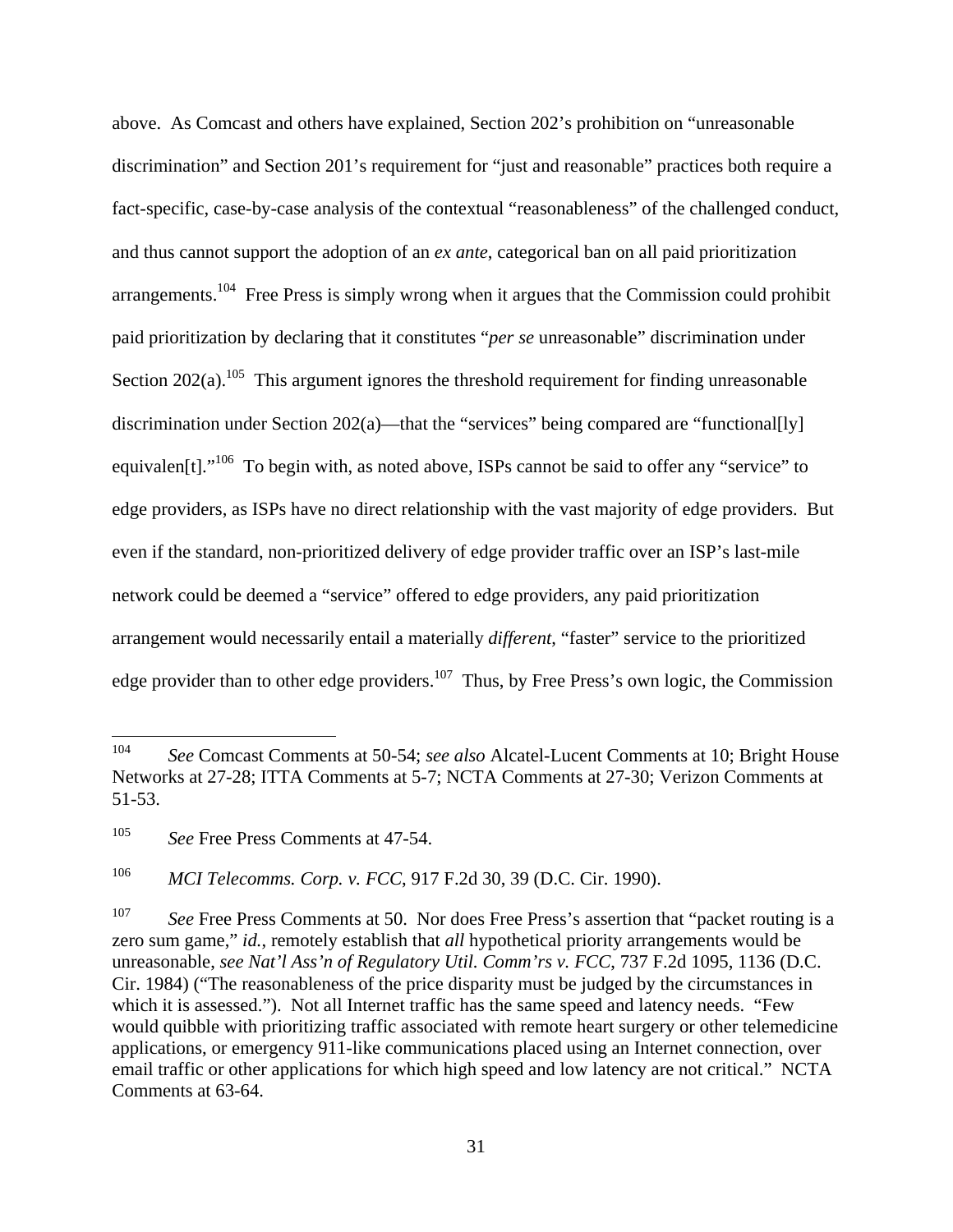could never apply Title II's nondiscrimination requirement to prohibit paid prioritization, even in a case-by-case analysis, because any non-prioritized and prioritized "services" supposedly offered by ISPs would not be functionally equivalent to one another.<sup>108</sup> *A fortiori*, the Commission plainly could not rely on Title II to ban paid prioritization arrangements outright.

### **V. THE COMMISSION SHOULD HEED COMMENTERS' CONCERNS REGARDING CERTAIN PROPOSED EXPANSIONS OF THE TRANSPARENCY RULE**

As Comcast explained in its comments, the Commission's lodestar in shaping disclosure obligations should be ensuring that consumers receive the information they need to make informed choices. Some of the proposed expansions to the transparency rule, such as the proposal to require disclosure of more performance data and the OIAC's proposal for a "standardized label," could effectively promote this goal. However, a number of commenters raise legitimate concerns that other proposed expansions of the rule would yield little, if any, benefit to consumers. As T-Mobile points out, "inundating users with highly technical statistical information . . . would only cause confusion and make it more difficult for customers to act on pertinent information."109 Indeed, consumers would suffer if open Internet disclosures became

<sup>108</sup> Thus, for example, if an ISP were to agree to prioritize the delivery of a particular social network's traffic over its last-mile network, a competing social network experiencing nonprioritized delivery would be unable to bring a successful discrimination claim under Title II, because the non-prioritized delivery afforded to the latter, if a "service" at all, would be different in kind from the prioritized "service" provided to the former. The competing social network *would*, however, be able to take advantage of the restrictions that Comcast and others suggest that the Commission could adopt under Section 706, including any presumption against paid prioritization arrangements.

<sup>109</sup> T-Mobile Comments at 10; *see also* TIA Comments at 22-23 ("Given the relatively sparse evidentiary foundation the Commission has on this issue to date, the FCC should be cautious about adding new disclosure requirements that mandate discussion of technical information that would not be useful to the average consumer."); Frontier Comments at 6 ("It is incongruous for the Commission to affirm that 'recent research suggests that consumers have difficulty understanding commonly used terms associated with the provision of broadband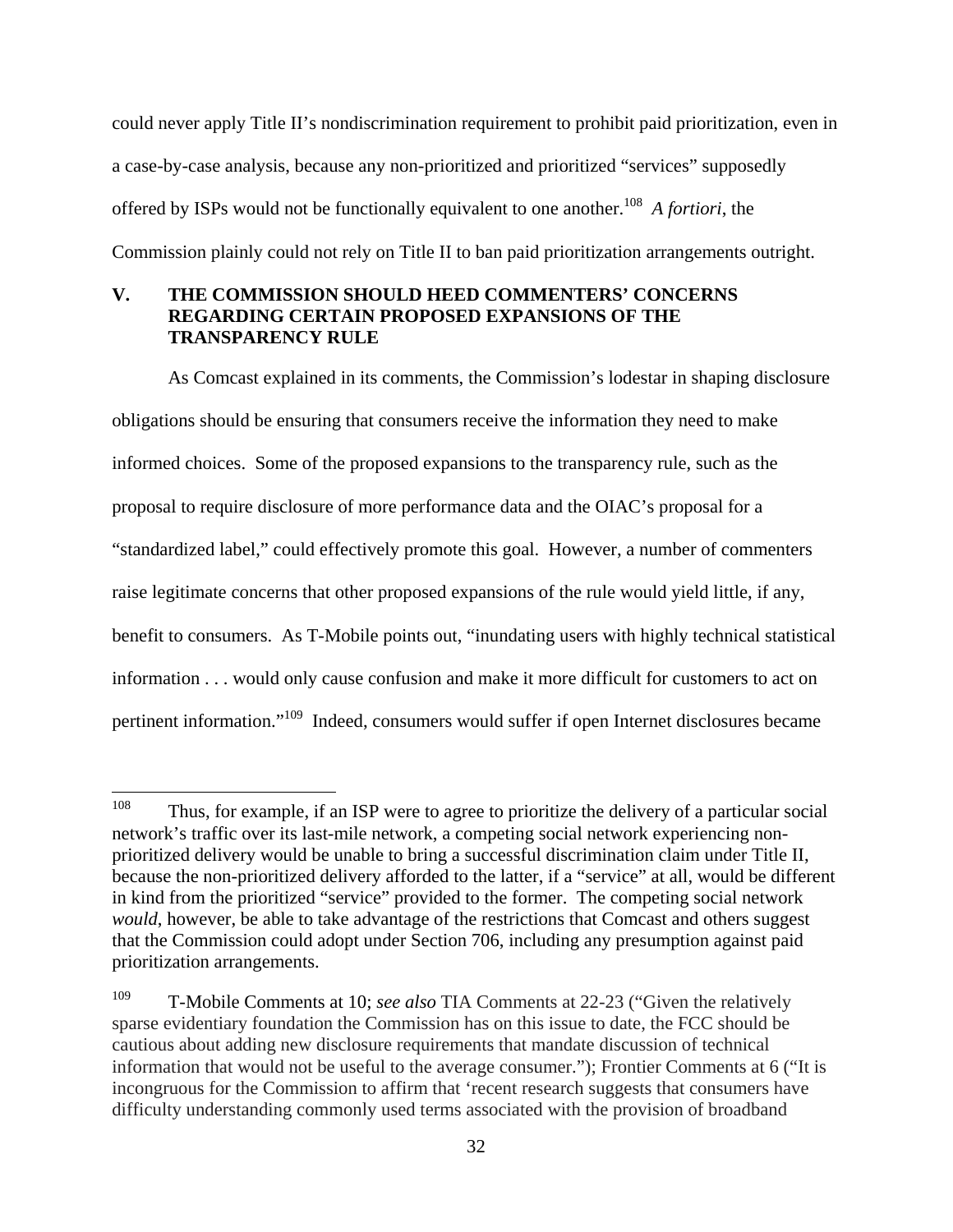so dense and lengthy that they resembled the terms of service for a software application or the fine print in a credit card agreement. Thus, it is vital that any new disclosure obligations produce not just *more* data but *meaningful* information that promotes the proper functioning of the marketplace.<sup>110</sup>

Ensuring concrete benefits is essential in light of the substantial new burdens that certain proposed expansions to the rule would create. As the Competitive Carriers Association explains, "providers have already put business processes into place to comply with the existing rules," and "[c]hanging the rules of the game" will require providers to expend considerable resources revisiting and reshaping those processes.<sup>111</sup> A major revamping of existing disclosures would "create an unnecessary burden on providers, particularly on small and rural providers whose resources are already stretched extremely thin."112 These new burdens would be particularly acute with respect to the Commission's proposal to require entirely new disclosures tailored to edge providers and "providers who seek to exchange traffic with broadband provider networks."<sup>113</sup> As NCTA explains, "ISPs have no way to anticipate the needs of millions of content providers," and it would be "completely impractical" for ISPs to attempt to maintain

 $\overline{a}$ 

services' and then to require disclosure of highly-technical performance characteristics.") (quoting NPRM ¶ 68).

<sup>110</sup> *See* NPRM, Dissenting Statement of Commissioner Michael O'Rielly ("The Notice devotes several pages to a wish list of disclosures, reporting requirements, and certifications that will impose new burdens and carry real costs, but may not even be meaningful to end users.").

<sup>&</sup>lt;sup>111</sup> CCA Comments at 7-8.

 $112$  *Id.* at 7.

<sup>113</sup> *See* NPRM ¶¶ 75-76.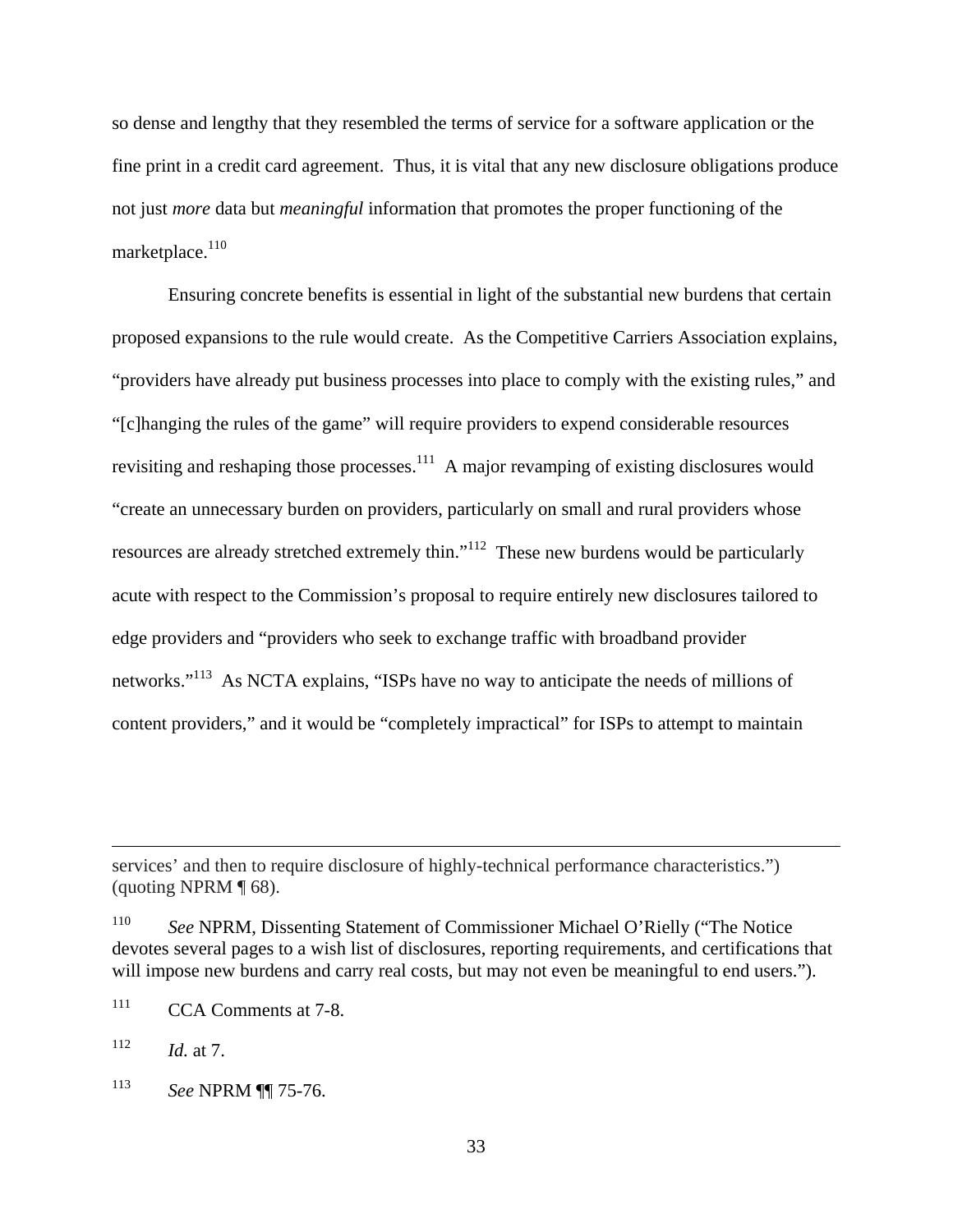disclosures that meet these needs.<sup>114</sup> Nor is it clear that there is any need for this requirement because, as Comcast explained in its opening comments, one of the principal characteristics of the Internet is that any IP-based service can be delivered over it, without special tailoring to a broadband provider's network or a direct relationship with that broadband provider.<sup>115</sup> Moreover, this requirement would be particularly troubling given that edge providers and networks seeking to exchange traffic would have "no reciprocal obligation."<sup>116</sup> Tellingly, even commenters that support major expansions of the transparency rule recognize the flaws in this proposal. $117$ 

In addition, commenters widely agree that the Commission's proposal to require disclosure of data regarding "application-specific usage" or "which user or device contributed to which part of the total data usage" would be unworkable.<sup>118</sup> While mobile broadband providers already disclose device-specific usage information, "for customers of fixed broadband Internet access services, different users and devices within a single household are not authenticated

<sup>114</sup> NCTA Comments at 52; *see also* Charter Comments at 31 ("Charter is skeptical that it is feasible for broadband providers to monitor and put together technical information about their systems tailored to the varied, possibly idiosyncratic, and ever-changing needs of countless other parties in the Internet ecosystem.").

<sup>115</sup> *See* Comcast Comments at 16-17. In the few instances where there *is* a direct relationship between a broadband provider and an edge provider, it is a commercial relationship in which the entities are in direct privity, and the broadband provider *does* share information supporting its contractual obligations.

<sup>&</sup>lt;sup>116</sup> Bright House Comments at 14 ("We question the feasibility of creating disclosures tailored to the varied and potentially unique needs of the hundreds of such providers, particularly with no reciprocal obligation. We also question the need for undertaking such an extraordinary (and one-sided) burden, considering that edge providers, CDNs, cloud computing and softwareas-a-service have flourished without such a regulatory mandate.").

<sup>117</sup> *See, e.g.*, Online Publishers Association Comments at 9.

<sup>118</sup> NPRM ¶ 73.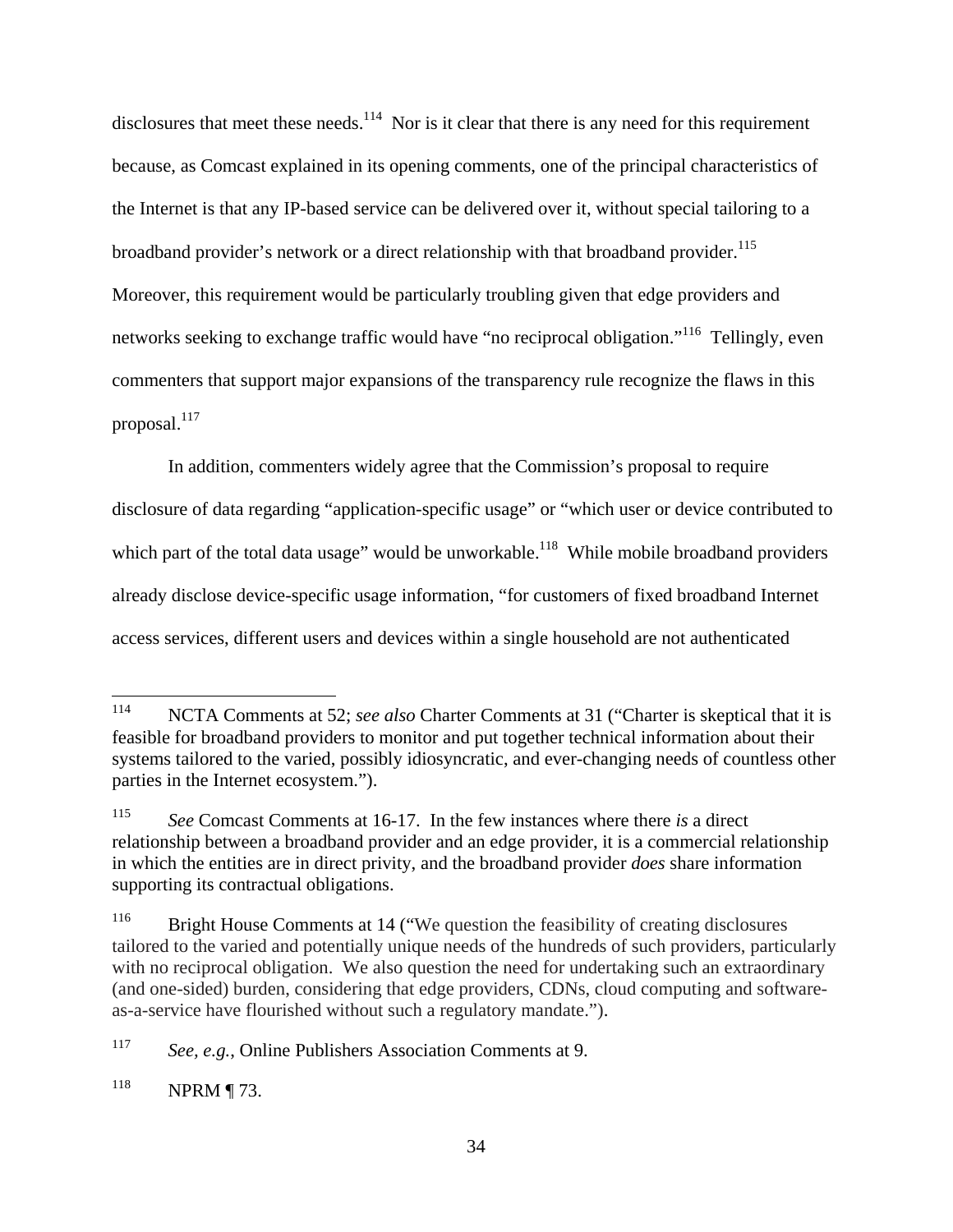separately when they use the local network."<sup>119</sup> Thus, NCTA is correct that reporting application-specific data "likely would necessitate significant use of deep packet inspection in an attempt to determine the user or device responsible for originating or receiving particular Internet traffic."120 This would "require significant ISP resources as well as significant customer coordination."121 And in any event, edge providers are in a far better position than broadband providers to provide consumers with usage data specific to their applications and services.

Moreover, several commenters rightly point out that certain proposed requirements could raise significant security and competitive concerns. Requiring broadband providers to provide highly granular network information about the management of their networks and interconnection points "could enable cybercriminals to compromise networks or enable other bad actors [to] game the system and degrade service quality for all users."122 And as Cox explains, some of the proposed expansions "risk exposing commercially sensitive and proprietary information" to competitors that could exploit this information to gain an edge in the marketplace.<sup>123</sup> The knowledge that competitors would gain access to proprietary information about network management tools "might well deter providers from developing new tools

122 AT&T Comments at 90; *see also* ADTRAN Comments at 43 ("[T]here is a risk that detailed reporting of the ISPs' network management practices could provide a roadmap to entities that seek to exploit the network for cybercrime or cyberterror."); Cisco Comments at 19 ("[T]he Commission should take steps to ensure that any additional obligations will not undercut the flexibility that broadband providers need to operate their networks amidst burgeoning usage and constantly evolving threats.").

<sup>119</sup> AT&T Comments at 87.

<sup>&</sup>lt;sup>120</sup> NCTA Comments at 50.

 $121$  *Id.* 

 $123$  Cox Comments at 21.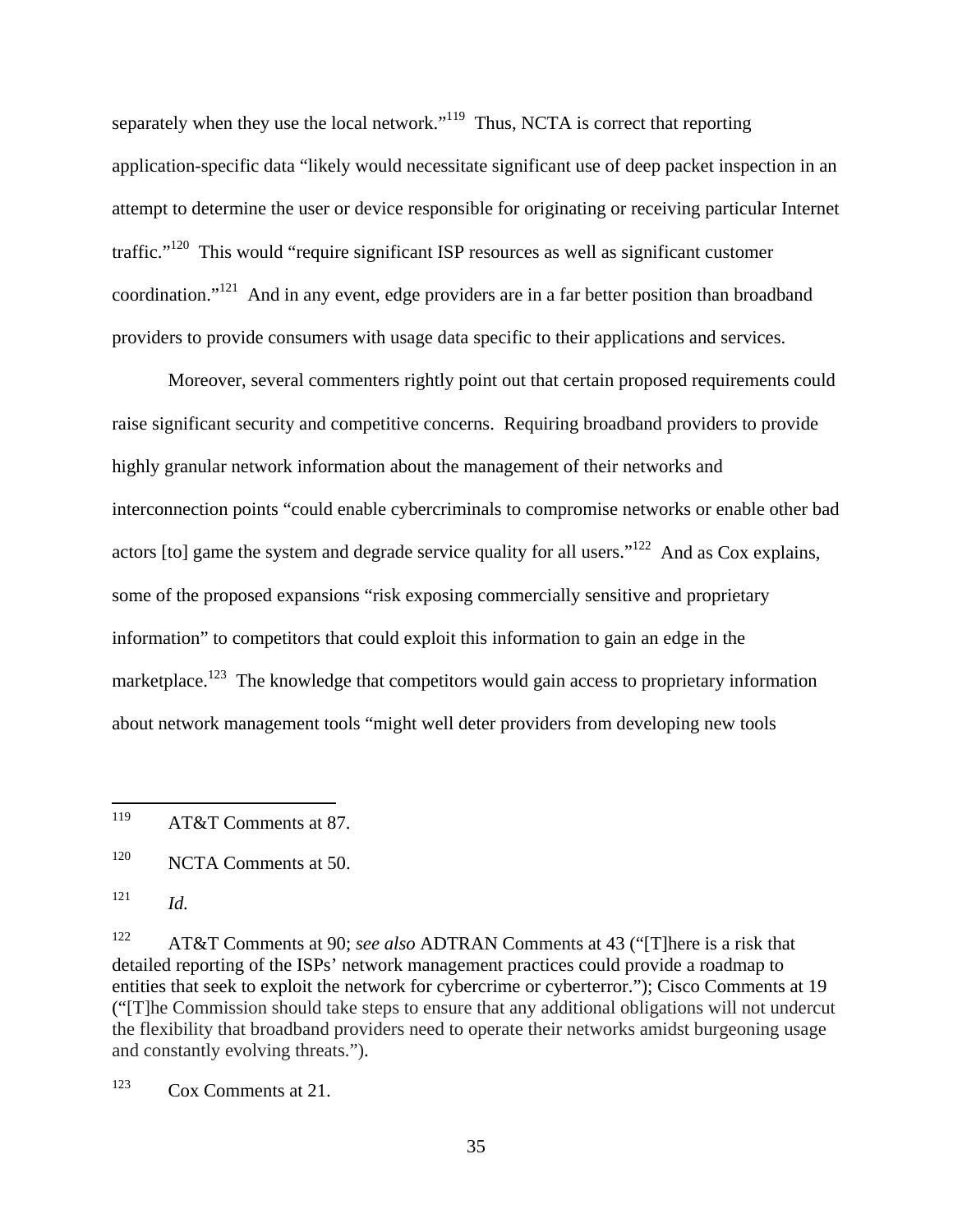designed to help consumers, thereby stifling innovation."<sup>124</sup> ITIC suggests that this information could be "suitably protected, consistent with existing FCC procedures for treatment of confidential information," but this misses the point entirely.<sup>125</sup> Open Internet disclosures are made to the public, not just to the Commission, and requiring individual consumers to sign protective orders in order to access this information would be absurd. The only practical way for the Commission to avoid dissemination of sensitive information is to refrain from requiring broadband providers to disclose it in the first place.

#### **VI. THE COMMISSION SHOULD NOT PERMIT THIS PROCEEDING TO BE DERAILED BY TRAFFIC EXCHANGE ISSUES**

The comments broadly support the Commission's tentative conclusion to exclude Internet traffic exchange arrangements from the scope of the rules, which is unsurprising given the success of the Commission's hands-off approach to date. The Commission has consciously left Internet traffic exchange unregulated, and the marketplace has performed extraordinarily well.<sup>126</sup> Akamai explains how, in the "relaxed regulatory environment in which the Internet ecosystem historically has been allowed to operate," it was able to become a pioneer in the content delivery industry, devising first-in-the-industry solutions and deploying approximately 150,000 servers

124 Cisco Comments at 20.

126 *See* Michael Kende, Director of Internet Policy Analysis, FCC, *The Digital Handshake: Connecting Internet Backbones, Office of Plans and Policy Working Paper No. 32*, at 26 (Sept. 2000), *available at* http://transition.fcc.gov/Bureaus/OPP/working\_papers/oppwp32.pdf ("Any regulation of the Internet backbone market would represent a significant shift in the unregulated status quo under which the Internet industry has grown at unprecedented rates . . ."). The Commission properly maintained this approach when it adopted the original open Internet rules in 2010. *See Preserving the Open Internet; Broadband Industry Practices*, Report and Order, 25 FCC Rcd. 17905 [ 67 n.209 (2010) (explaining that the rules were not intended "to affect existing arrangements for network interconnection, including existing paid peering arrangements").

 $125$  ITIC Comments at 5.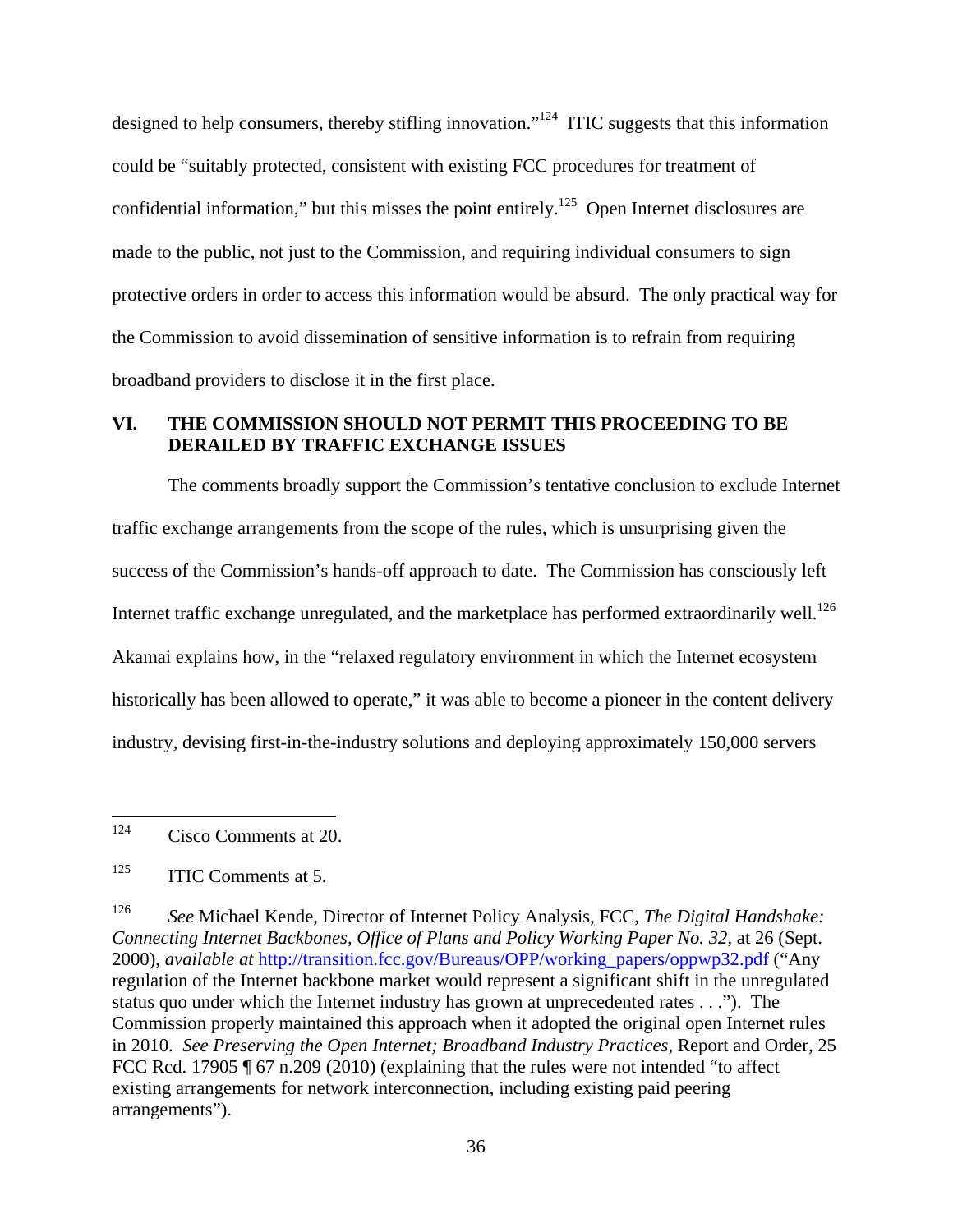worldwide.<sup>127</sup> Investment and innovation by firms like Akamai have produced a variety of pathways into broadband providers' networks and rapidly declining rates for the transmission of Internet traffic. The Commission should welcome these continuing developments and reject calls to change course now. Indeed, "the projected exponential growth of Internet traffic" will make the ability of market participants to develop innovative traffic exchange solutions "increasingly important to the robust functioning of the Internet,"128 and "regulations cabining the scope of permissible interconnection arrangements would undercut consumer interests, distorting or impeding the Internet's ability to serve consumers' ever-changing needs."<sup>129</sup>

A few parties who stand to benefit financially are muddying this proceeding and arguing for the Commission to regulate this competitive marketplace in new and unprecedented ways. For example, Level 3 and Netflix ask the Commission to assert authority to review *all* traffic exchange arrangements and apply either a presumption against, or an outright prohibition of, payment from one interconnecting party to the other.<sup>130</sup> However, economic arrangements among interconnecting parties are instrumental in allocating the enormous investment required to transmit the growing volumes of traffic across the Internet, and prohibiting such arrangements would require broadband providers and their end-users alone to bear these costs. While such a policy might reduce operating costs for companies like Level 3 and Netflix, it would also turn on its head the efficient operation of the traffic exchange marketplace, thereby harming the Internet

<sup>127</sup> Akamai Comments at 3-9.

 $128$  *Id.* at 7.

<sup>129</sup> Verizon Comments at 74.

<sup>130</sup> Level 3 Comments at 14; Netflix Comments at 18.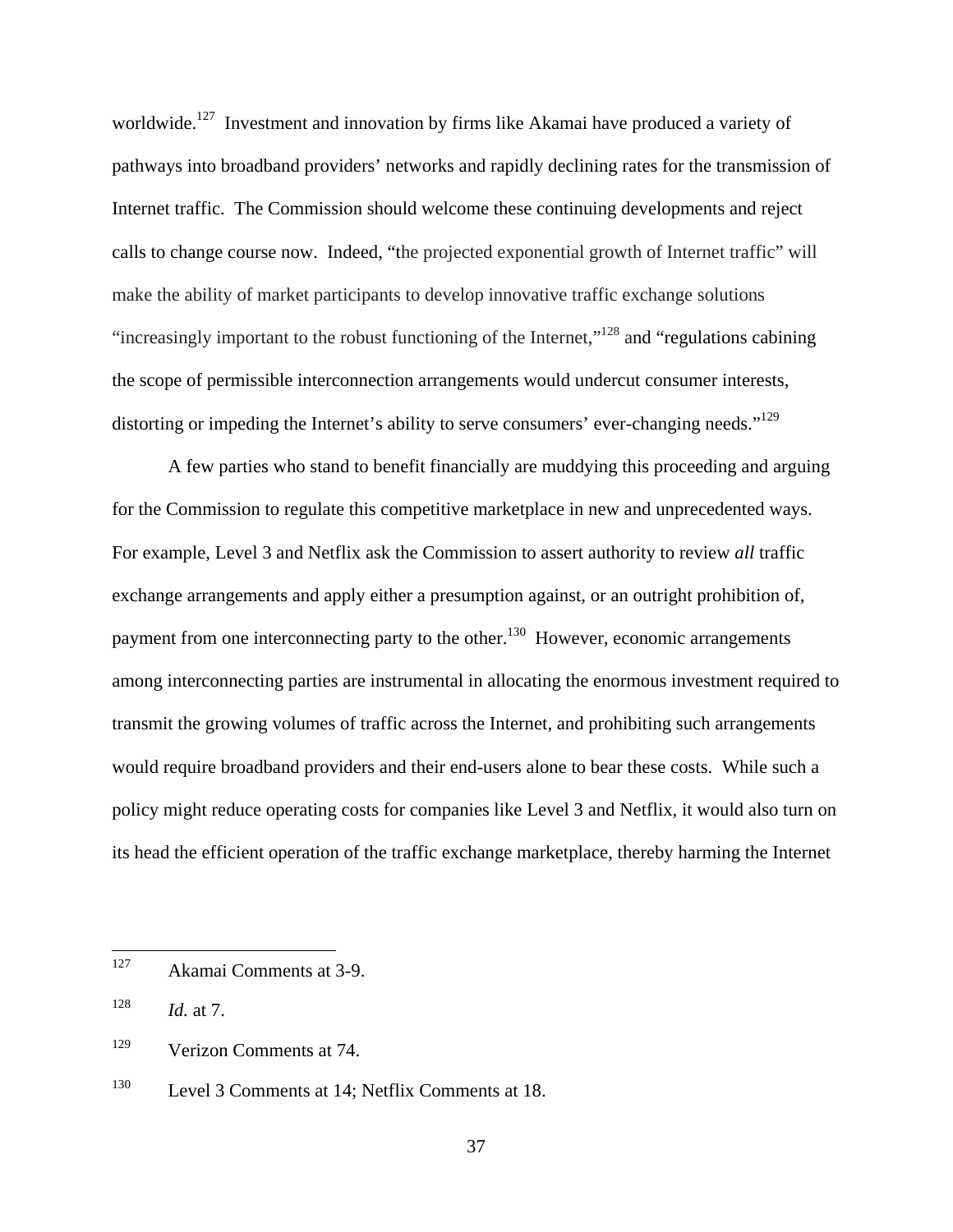ecosystem as a whole.<sup>131</sup> Notably, these commenters do not call on the Commission to analyze or regulate the commercial arrangements that they have with *their* customers.

Some go so far as to argue that the Commission should mandate settlement-free traffic exchange, which they characterize as a simple extension of the bill-and-keep model adopted for the voice telephony marketplace in the *Intercarrier Compensation Order*. 132 However, in order to apply such a policy to Internet traffic exchange, the Commission would first need to conclude broadband providers are providing a Title II service to interconnecting parties, that this service should be subject to regulation, that this regulation should include rate regulation (e.g., based on a finding of market power), and that the only just and reasonable rate for this service is free. There is no basis in the record for any of these conclusions, let alone all of them. Moreover, in the *Intercarrier Compensation Order*, the Commission eliminated a longstanding regime of regulated rates and implicit subsidies that years of experience had demonstrated to be inefficient. In contrast, Internet traffic exchange has been governed by a well-functioning competitive marketplace, with steeply declining prices, where private incentives and negotiations have given rise to a broad array of peering, transit, and CDN options for parties seeking to exchange

<sup>131</sup> Netflix also grossly mischaracterizes the circumstances that led up to its recent interconnection agreement with Comcast. Netflix Comments at 12-16. Netflix could have chosen from a number of routes, including routes through various transit providers and CDNs, to reach Comcast's network. But it instead decided that paying Comcast to establish a direct interconnection was a better option. It is no surprise that Netflix would like the Commission to mandate arrangements under which edge providers and others may transport and deliver an unlimited amount of traffic for free, but that would fly in the face of industry standards that have been in place since the advent of the Internet. And Netflix's transparent desire to shift costs to others plainly provides no basis for reasoned policymaking.

<sup>132</sup> *E.g.*, Ad Hoc Comments at 16-19; CompTel Comments at 11; Public Knowledge Comments at 106; *see also* Netflix Comments at 17; Microsoft Comments at 10 n.22.